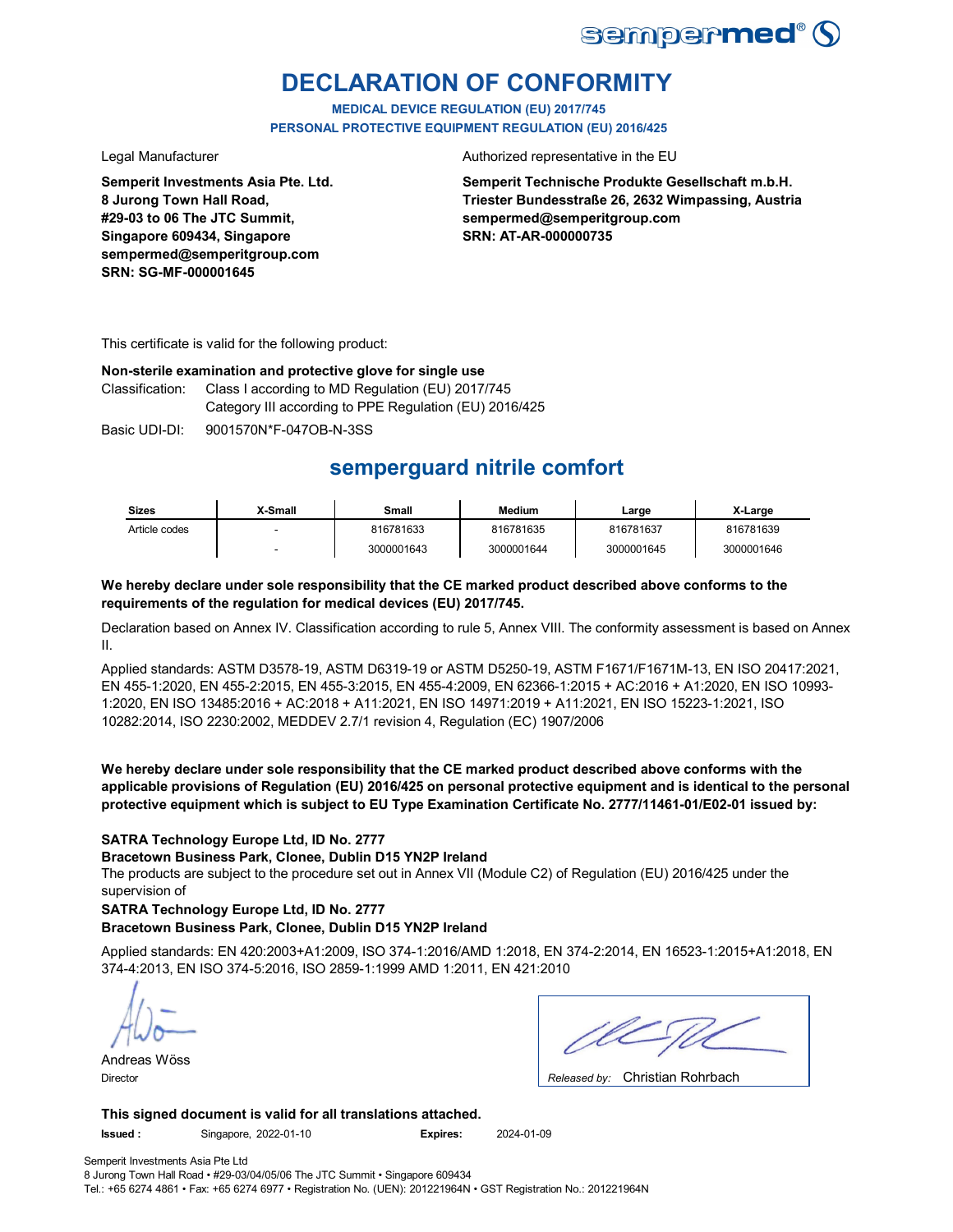

# **KONFORMITÄTSERKLÄRUNG**

MEDIZINPRODUKTEVERORDNUNG (EU) 2017/745 VERORDNUNG (EU) 2016/425 FÜR PERSÖNLICHE SCHUTZAUSRÜSTUNG

**Semperit Investments Asia Pte. Ltd. 8 Jurong Town Hall Road, #29-03 to 06 The JTC Summit, Singapore 609434, Singapore sempermed@semperitgroup.com SRN: SG-MF-000001645**

### Hersteller EU-Bevollmächtigter

**Semperit Technische Produkte Gesellschaft m.b.H. Triester Bundesstraße 26, 2632 Wimpassing, Austria sempermed@semperitgroup.com SRN: AT-AR-000000735**

Dieses Zertifikat ist gültig für die folgenden Produkte:

**Nicht-steriler Untersuchungs- und Schutzhandschuh für den Einmalgebrauch**

Klassifizierung: Klasse I gemäß Medizinprodukteverordnung (EU) 2017/745 Kategorie III gemäß PSA Verordnung (EU) 2016/425

Basic UDI-DI: 9001570N\*F-047OB-N-3SS

## **semperguard nitrile comfort**

| Größen         | X-Small | Small      | <b>Medium</b> | Large      | X-Large    |
|----------------|---------|------------|---------------|------------|------------|
| Artikelnummern |         | 816781633  | 816781635     | 816781637  | 816781639  |
|                |         | 3000001643 | 3000001644    | 3000001645 | 3000001646 |

## **Wir bestätigen hiermit unter alleiniger Verantwortung, dass die CE gekennzeichneten Produkte mit den Anforderungen der Medizinprodukteverordnung (EU) 2017/745 übereinstimmen.**

Erklärung basierend auf Anhang IV. Klassifizierung gemäß Regel 5, Anhang VIII. Konformitätsbewertung gemäß Anhang II.

Angewandte Normen: ASTM D3578-19, ASTM D6319-19 or ASTM D5250-19, ASTM F1671/F1671M-13, EN ISO 20417:2021, EN 455-1:2020, EN 455-2:2015, EN 455-3:2015, EN 455-4:2009, EN 62366-1:2015 + AC:2016 + A1:2020, EN ISO 10993-1:2020, EN ISO 13485:2016 + AC:2018 + A11:2021, EN ISO 14971:2019 + A11:2021, EN ISO 15223- 1:2021, ISO 10282:2014, ISO 2230:2002, MEDDEV 2.7/1 revision 4, Regulation (EC) 1907/2006

**Wir bestätigen hiermit unter alleiniger Verantwortung, dass die oben genannten CE gekennzeichneten Produkte mit den maßgeblichen Bestimmungen der Verordnung (EU) 2016/425 für Persönliche Schutzausrüstung übereinstimmen und Gegenstand sind der EU-Baumusterprüfbescheinigung Nr. 2777/11461-01/E02-01 ausgestellt durch:**

**SATRA Technology Europe Ltd, ID No. 2777**

**Bracetown Business Park, Clonee, Dublin D15 YN2P Ireland**

**SATRA Technology Europe Ltd, ID No. 2777** Die Produkte sind Gegenstand der Verfahren gemäß Annex VII (Module C2) der Verordnung unter Aufsicht von

## **Bracetown Business Park, Clonee, Dublin D15 YN2P Ireland**

Angewandte Normen: EN 420:2003+A1:2009, ISO 374-1:2016/AMD 1:2018, EN 374-2:2014, EN 16523-1:2015+A1:2018, EN 374-4:2013, EN ISO 374-5:2016, ISO 2859-1:1999 AMD 1:2011, EN 421:2010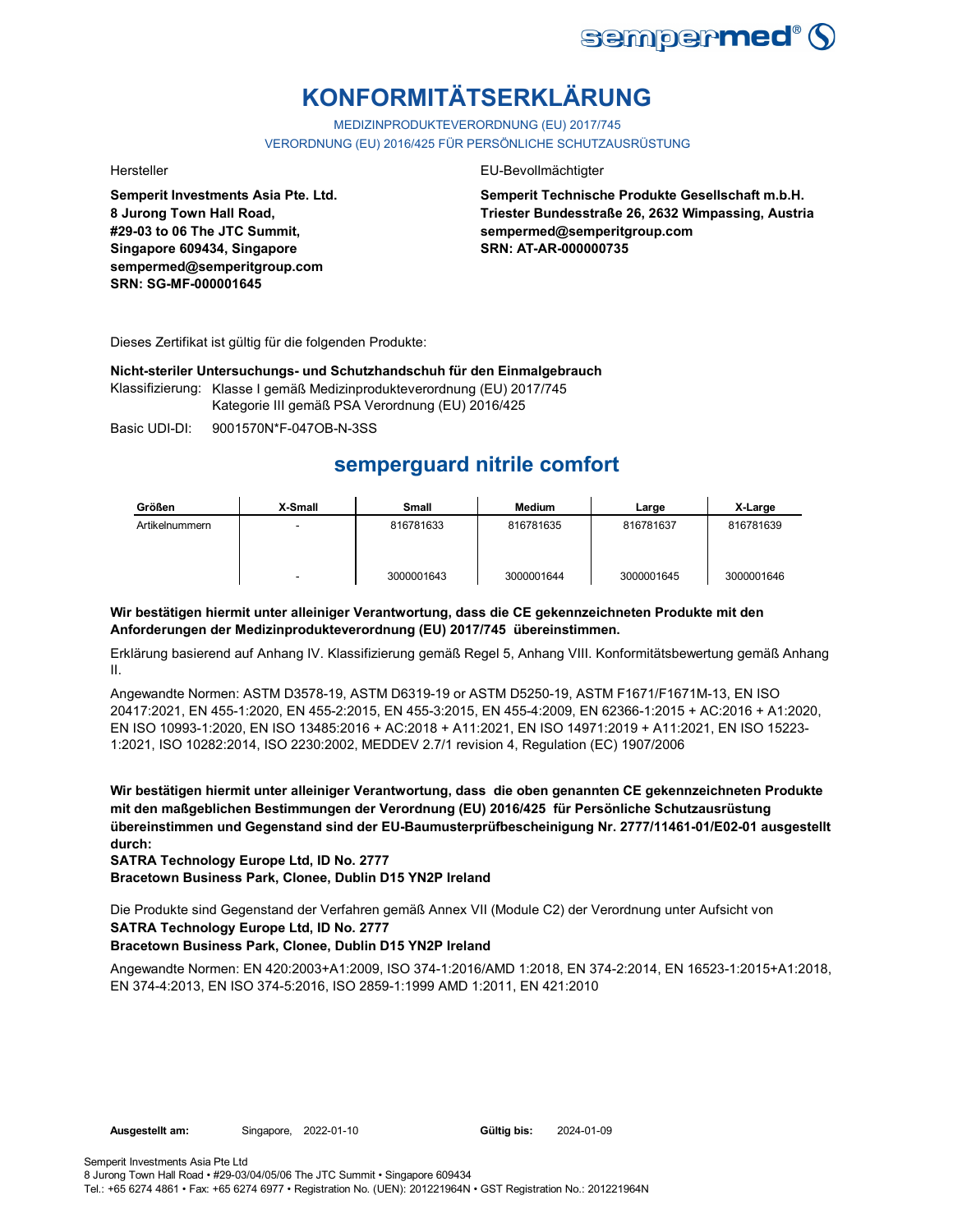

# **DÉCLARATION DE CONFORMITÉ**

RÈGLEMENT POUR LES DISPOSITIFS MÉDICAUX (UE) 2017/745 RÈGLEMENT (UE) 2016/425 POUR L'ÉQUIPEMENT DE PROTECTION INDIVIDUELLE

**Semperit Investments Asia Pte. Ltd. 8 Jurong Town Hall Road, #29-03 to 06 The JTC Summit, Singapore 609434, Singapore sempermed@semperitgroup.com SRN: SG-MF-000001645**

### Fabricant **Representant UE**

**Semperit Technische Produkte Gesellschaft m.b.H. Triester Bundesstraße 26, 2632 Wimpassing, Austria sempermed@semperitgroup.com SRN: AT-AR-000000735**

Ce certificat est valable pour les produits suivants :

#### **Gant d'examen et de protection non-stérile à usage unique**

Classification : Classe I selon la règlement pour dispositifs médicaux (UE) 2017/745 Catégorie III selon la règlement EPI (UE) 2016/425

Basic UDI-DI: 9001570N\*F-047OB-N-3SS

## **semperguard nitrile comfort**

| Tailles           | X-Small | Small      | <b>Medium</b> | Large      | X-Large    |
|-------------------|---------|------------|---------------|------------|------------|
| Numéros d'article |         | 816781633  | 816781635     | 816781637  | 816781639  |
|                   |         | 3000001643 | 3000001644    | 3000001645 | 3000001646 |

**Par la présente, nous déclarons sous notre propre responsabilité que les produits portant le symbole CE sont conformes aux exigences de la règlement sur les dispositifs médicaux (EU) 2017/745.**

La déclaration se fonde sur l'annexe IV. Classification selon la règle 5, annexe VIII. Évaluation de la conformité selon l'annexe II.

Normes appliquées : ASTM D3578-19, ASTM D6319-19 or ASTM D5250-19, ASTM F1671/F1671M-13, EN ISO 20417:2021, EN 455-1:2020, EN 455-2:2015, EN 455-3:2015, EN 455-4:2009, EN 62366-1:2015 + AC:2016 + A1:2020, EN ISO 10993-1:2020, EN ISO 13485:2016 + AC:2018 + A11:2021, EN ISO 14971:2019 + A11:2021, EN ISO 15223- 1:2021, ISO 10282:2014, ISO 2230:2002, MEDDEV 2.7/1 revision 4, Regulation (EC) 1907/2006

**Par la présente, nous déclarons sous notre propre responsabilité que les produits portant le symbole CE mentionnés ci-dessus sont conformes aux dispositions essentielles de la règlement (UE) 2016/425 concernant l'équipement de protection individuelle sont identiques à l'équipement de protection individuelle faisant l'objet du certificat d'examen de type UE numéro 2777/11461-01/E02-01 délivré par:**

### **SATRA Technology Europe Ltd, ID No. 2777 Bracetown Business Park, Clonee, Dublin D15 YN2P Ireland**

**SATRA Technology Europe Ltd, ID No. 2777** Les produits sont soumis aux procédures visées dans l'annexe VII (Module C2) de la règlement sous la surveillance de

## **Bracetown Business Park, Clonee, Dublin D15 YN2P Ireland**

Normes appliquées : EN 420:2003+A1:2009, ISO 374-1:2016/AMD 1:2018, EN 374-2:2014, EN 16523-1:2015+A1:2018, EN 374-4:2013, EN ISO 374-5:2016, ISO 2859-1:1999 AMD 1:2011, EN 421:2010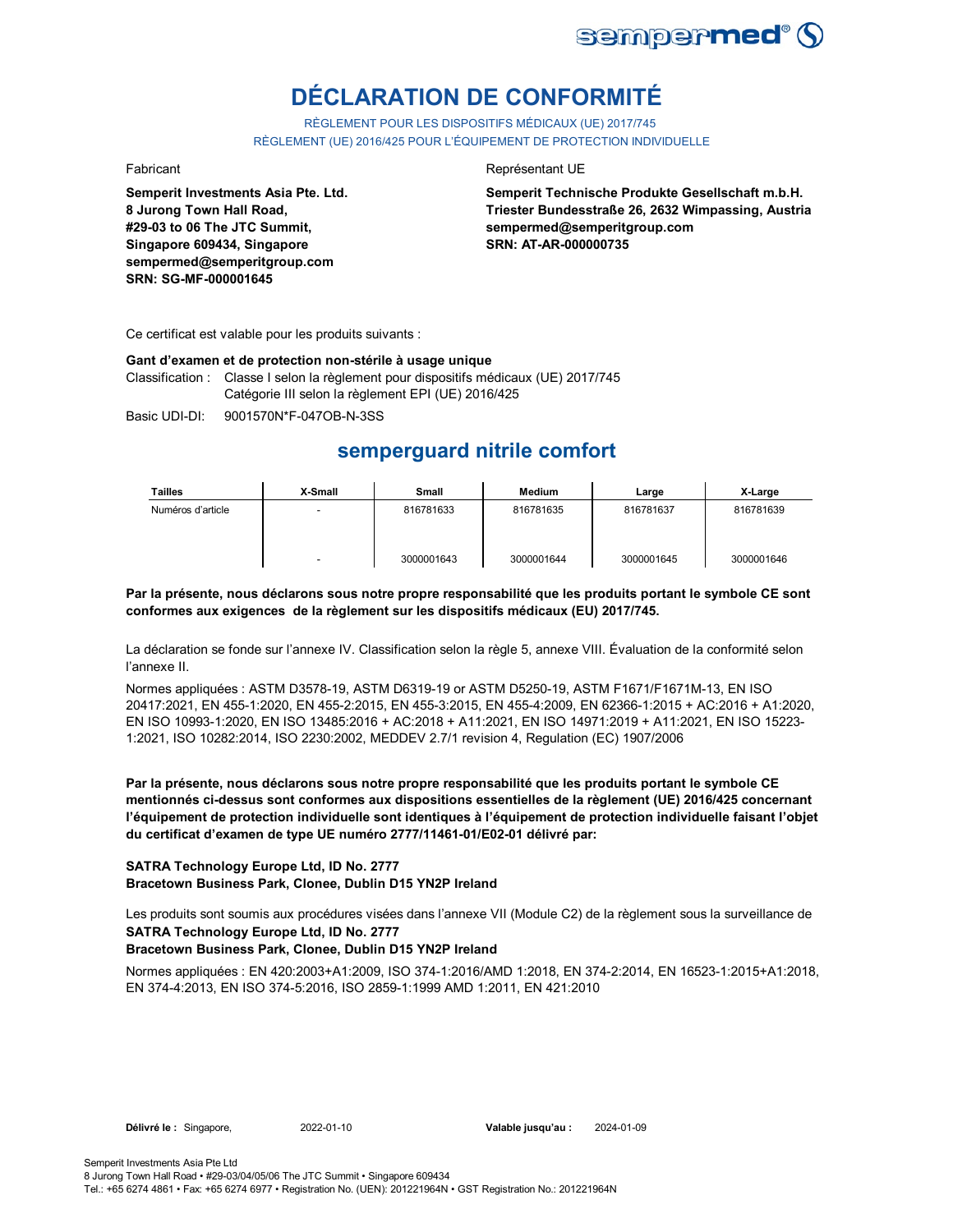

# **DICHIARAZIONE DI CONFORMITÀ**

REGOLAMENTO SUL DISPOSITIVO MEDICO (UE) 2017/745

REGOLAMENTO (UE) 2016/425 DELL'APPARECCHIATURA DI PROTEZIONE INDIVIDUALE

**Semperit Investments Asia Pte. Ltd. 8 Jurong Town Hall Road, #29-03 to 06 The JTC Summit, Singapore 609434, Singapore sempermed@semperitgroup.com SRN: SG-MF-000001645**

### Produttore Rappresentante autorizzato nell'UE

**Semperit Technische Produkte Gesellschaft m.b.H. Triester Bundesstraße 26, 2632 Wimpassing, Austria sempermed@semperitgroup.com SRN: AT-AR-000000735**

Questo certificato è valido per il seguente prodotto:

### **Guanto protettivo non sterile monouso da esame**

Clasificazione: Classe I secondo il regolamento dispositivi medici (UE) 2017/745 Categoria III secondo il regolamento (UE) 2016/425 del PPE

Basic UDI-DI: 9001570N\*F-047OB-N-3SS

## **semperguard nitrile comfort**

| Misure          | X-Small | <b>Small</b> | Medium     | Large      | X-Large    |
|-----------------|---------|--------------|------------|------------|------------|
| Codici articolo |         | 816781633    | 816781635  | 816781637  | 816781639  |
|                 | -       | 3000001643   | 3000001644 | 3000001645 | 3000001646 |

## **Con la presente, dichiariamo sotto la nostra esclusiva responsabilità che il prodotto con marchio CE sopra descritto soddisfa i requisiti del regolamento sui dispositivi medici (UE) 2017/745 .**

Dichiarazione basata sull'allegato IV. Classificazione secondo la regola 5, allegato VIII. La valutazione della conformità si basa sull'allegato II.

Norme applicate: ASTM D3578-19, ASTM D6319-19 or ASTM D5250-19, ASTM F1671/F1671M-13, EN ISO 20417:2021, EN 455-1:2020, EN 455-2:2015, EN 455-3:2015, EN 455-4:2009, EN 62366-1:2015 + AC:2016 + A1:2020, EN ISO 10993- 1:2020, EN ISO 13485:2016 + AC:2018 + A11:2021, EN ISO 14971:2019 + A11:2021, EN ISO 15223-1:2021, ISO 10282:2014, ISO 2230:2002, MEDDEV 2.7/1 revision 4, Regulation (EC) 1907/2006

**Con la presente, dichiariamo sotto la nostra esclusiva responsabilità che il prodotto con marchio CE sopra descritto è conforme alle disposizioni applicabili del Regolamento (UE) 2016/425 sui dispositivi di protezione individuale ed è identico al dispositivo di protezione personale che è soggetto al Certificato di Esame di Tipo UE n. 2777/11461-01/E02-01 rilasciato da:**

**SATRA Technology Europe Ltd, ID No. 2777**

**Bracetown Business Park, Clonee, Dublin D15 YN2P Ireland**

**SATRA Technology Europe Ltd, ID No. 2777** ed è soggetto alla procedura di cui all'allegato VII (modulo C2) del regolamento (UE) 2016/425 sotto il controllo di

## **Bracetown Business Park, Clonee, Dublin D15 YN2P Ireland**

Norme applicate: EN 420:2003+A1:2009, ISO 374-1:2016/AMD 1:2018, EN 374-2:2014, EN 16523-1:2015+A1:2018, EN 374-4:2013, EN ISO 374-5:2016, ISO 2859-1:1999 AMD 1:2011, EN 421:2010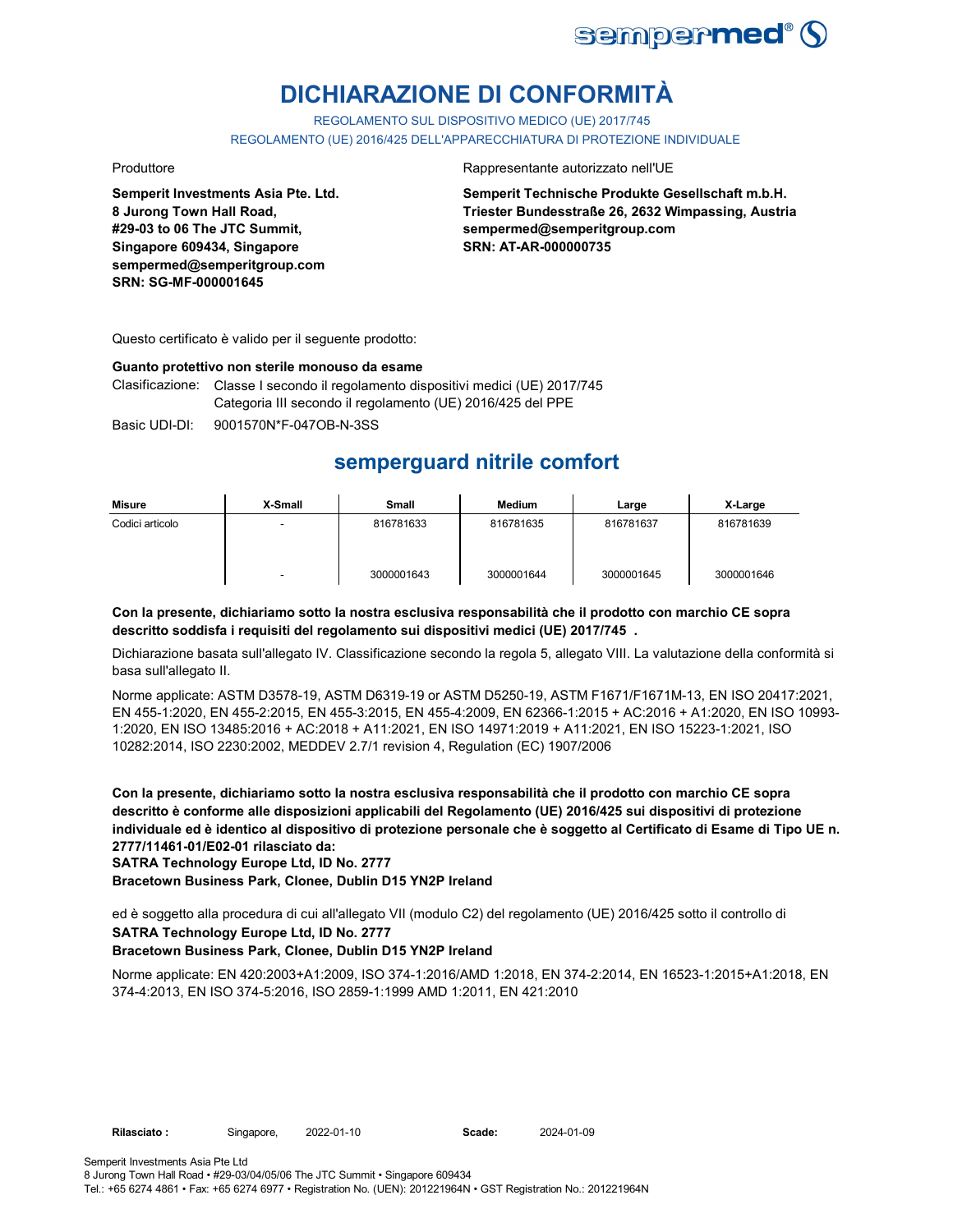

## **CONFORMITEITSVERKLARING**

VERORDENING MEDISCHE PRODUCTEN (EU) 2017/745

VERORDENING (EU) 2016/425 BETREFFENDE PERSOONLIJKE BESCHERMENDE UITRUSTING

**Semperit Investments Asia Pte. Ltd. 8 Jurong Town Hall Road, #29-03 to 06 The JTC Summit, Singapore 609434, Singapore sempermed@semperitgroup.com SRN: SG-MF-000001645**

## Fabrikant Gemachtigde EU

**Semperit Technische Produkte Gesellschaft m.b.H. Triester Bundesstraße 26, 2632 Wimpassing, Austria sempermed@semperitgroup.com SRN: AT-AR-000000735**

Dit certificaat is geldig voor de volgende producten:

## **Niet-steriele onderzoeks- en beschermende handschoenen voor eenmalig gebruik**

Classificatie: Klasse I volgens Verordening (EU) 2017/745 betreffende medische hulpmiddelen Categorie III volgens PBM-verordening (EU) 2016/425

Basic UDI-DI: 9001570N\*F-047OB-N-3SS

## **semperguard nitrile comfort**

| Maten          | X-Small | Small      | Medium     | Large      | X-Large    |
|----------------|---------|------------|------------|------------|------------|
| Artikelnummers | -       | 816781633  | 816781635  | 816781637  | 816781639  |
|                | -       | 3000001643 | 3000001644 | 3000001645 | 3000001646 |

## **Wij verklaren hierbij onder uitsluitende verantwoordelijkheid, dat de CE-gemarkeerde producten voldoen aan de vereisten van de Verordening Medische Hulpmiddelen (EU) 2017/745.**

Verklaring op basis van bijlage IV. Classificatie volgens regel 5, bijlage VIII. De conformiteitsbeoordeling is gebaseerd op bijlage II.

Toegepaste normen: ASTM D3578-19, ASTM D6319-19 or ASTM D5250-19, ASTM F1671/F1671M-13, EN ISO 20417:2021, EN 455-1:2020, EN 455-2:2015, EN 455-3:2015, EN 455-4:2009, EN 62366-1:2015 + AC:2016 + A1:2020, EN ISO 10993-1:2020, EN ISO 13485:2016 + AC:2018 + A11:2021, EN ISO 14971:2019 + A11:2021, EN ISO 15223-1:2021, ISO 10282:2014, ISO 2230:2002, MEDDEV 2.7/1 revision 4, Regulation (EC) 1907/2006

**Hierbij verklaren wij onder uitsluitende verantwoordelijkheid, dat de bovengenoemde CE-gemarkeerde producten voldoen aan de relevante bepalingen van de Verordening (EU) 2016/425 over persoonlijke beschermingsmiddelen en het onderworpen zijn aan het certificaat van EU-typeonderzoek nr.2777/11461- 01/E02-01 uitgegeven door:**

**SATRA Technology Europe Ltd, ID No. 2777**

**Bracetown Business Park, Clonee, Dublin D15 YN2P Ireland**

**SATRA Technology Europe Ltd, ID No. 2777** De producten vallen onder de procedures van bijlage VII (module C2) van de verordening onder toezicht van

## **Bracetown Business Park, Clonee, Dublin D15 YN2P Ireland**

Toegepaste normen: EN 420:2003+A1:2009, ISO 374-1:2016/AMD 1:2018, EN 374-2:2014, EN 16523- 1:2015+A1:2018, EN 374-4:2013, EN ISO 374-5:2016, ISO 2859-1:1999 AMD 1:2011, EN 421:2010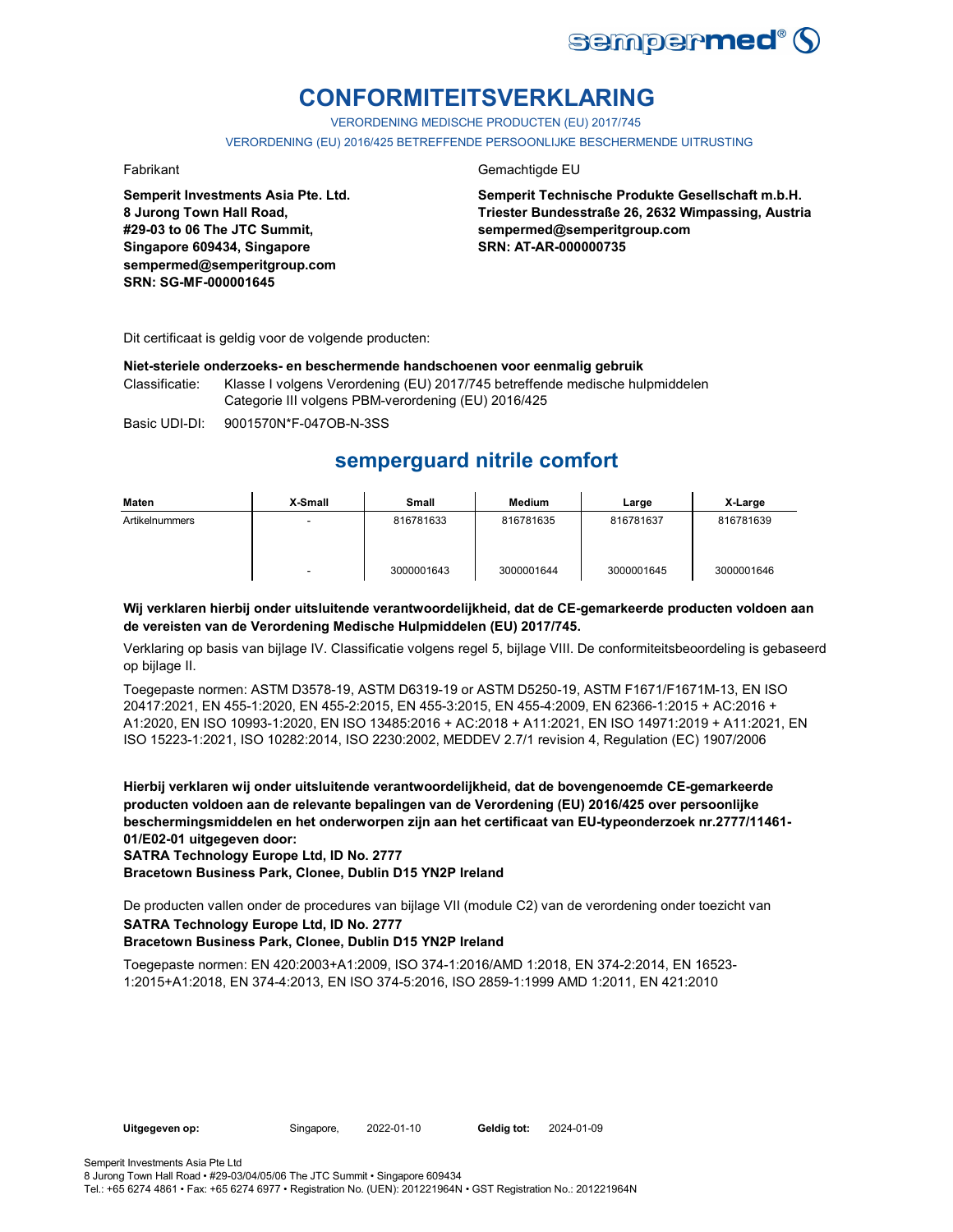

# **DECLARACIÓN DE CONFORMIDAD**

REGLAMENTO (UE) 2017/745 DE PRODUCTOS MEDICINALES REGLAMENTO (UE) 2016/425 PARA EQUIPAMIENTOS PERSONALES

**Semperit Investments Asia Pte. Ltd. 8 Jurong Town Hall Road, #29-03 to 06 The JTC Summit, Singapore 609434, Singapore sempermed@semperitgroup.com SRN: SG-MF-000001645**

### Fabricante Representante de la UE

**Semperit Technische Produkte Gesellschaft m.b.H. Triester Bundesstraße 26, 2632 Wimpassing, Austria sempermed@semperitgroup.com SRN: AT-AR-000000735**

El presente certificado es válido para los siguientes productos:

## **Guante de exploración y protección no estéril para un solo uso**

Clasificación: Clase I según el Reglamento de Productos Medicinales (EU) 2017/745 Categoría III según el Reglamento EPI (UE) 2016/425

Basic UDI-DI: 9001570N\*F-047OB-N-3SS

## **semperguard nitrile comfort**

| Tamaños            | X-Small                  | Small      | Medium     | Large      | X-Large    |
|--------------------|--------------------------|------------|------------|------------|------------|
| Número de artículo | $\overline{\phantom{0}}$ | 816781633  | 816781635  | 816781637  | 816781639  |
|                    | $\overline{\phantom{0}}$ | 3000001643 | 3000001644 | 3000001645 | 3000001646 |

## **Por la presente confirmamos bajo nuestra exclusiva responsabilidad que los productos con marcado CE cumplen con los requisitos del Reglamento (UE) 2017/745 sobre productos sanitarios.**

Declaración basada en el anexo IV. Clasificación según la norma 5 del anexo VIII. La evaluación de la conformidad se basa en el anexo II.

Normas aplicadas: ASTM D3578-19, ASTM D6319-19 or ASTM D5250-19, ASTM F1671/F1671M-13, EN ISO 20417:2021, EN 455-1:2020, EN 455-2:2015, EN 455-3:2015, EN 455-4:2009, EN 62366-1:2015 + AC:2016 + A1:2020, EN ISO 10993- 1:2020, EN ISO 13485:2016 + AC:2018 + A11:2021, EN ISO 14971:2019 + A11:2021, EN ISO 15223-1:2021, ISO 10282:2014, ISO 2230:2002, MEDDEV 2.7/1 revision 4, Regulation (EC) 1907/2006

## **Por la presente confirmamos, bajo nuestra exclusiva responsabilidad, que los productos arriba mencionados con la marca CE cumplen con las disposiciones pertinentes del Reglamento (UE) 2016/425 para equipos de protección personal y están sujetos al Certificado de examen de tipo nº. 2777/11461-01/E02-01 expedido por:**

## **SATRA Technology Europe Ltd, ID No. 2777**

### **Bracetown Business Park, Clonee, Dublin D15 YN2P Ireland**

Los productos están sujetos a los procedimientos establecidos en el anexo VII (módulo C2) del Reglamento bajo la supervisión de

### **SATRA Technology Europe Ltd, ID No. 2777**

## **Bracetown Business Park, Clonee, Dublin D15 YN2P Ireland**

Normas aplicadas: EN 420:2003+A1:2009, ISO 374-1:2016/AMD 1:2018, EN 374-2:2014, EN 16523-1:2015+A1:2018, EN 374-4:2013, EN ISO 374-5:2016, ISO 2859-1:1999 AMD 1:2011, EN 421:2010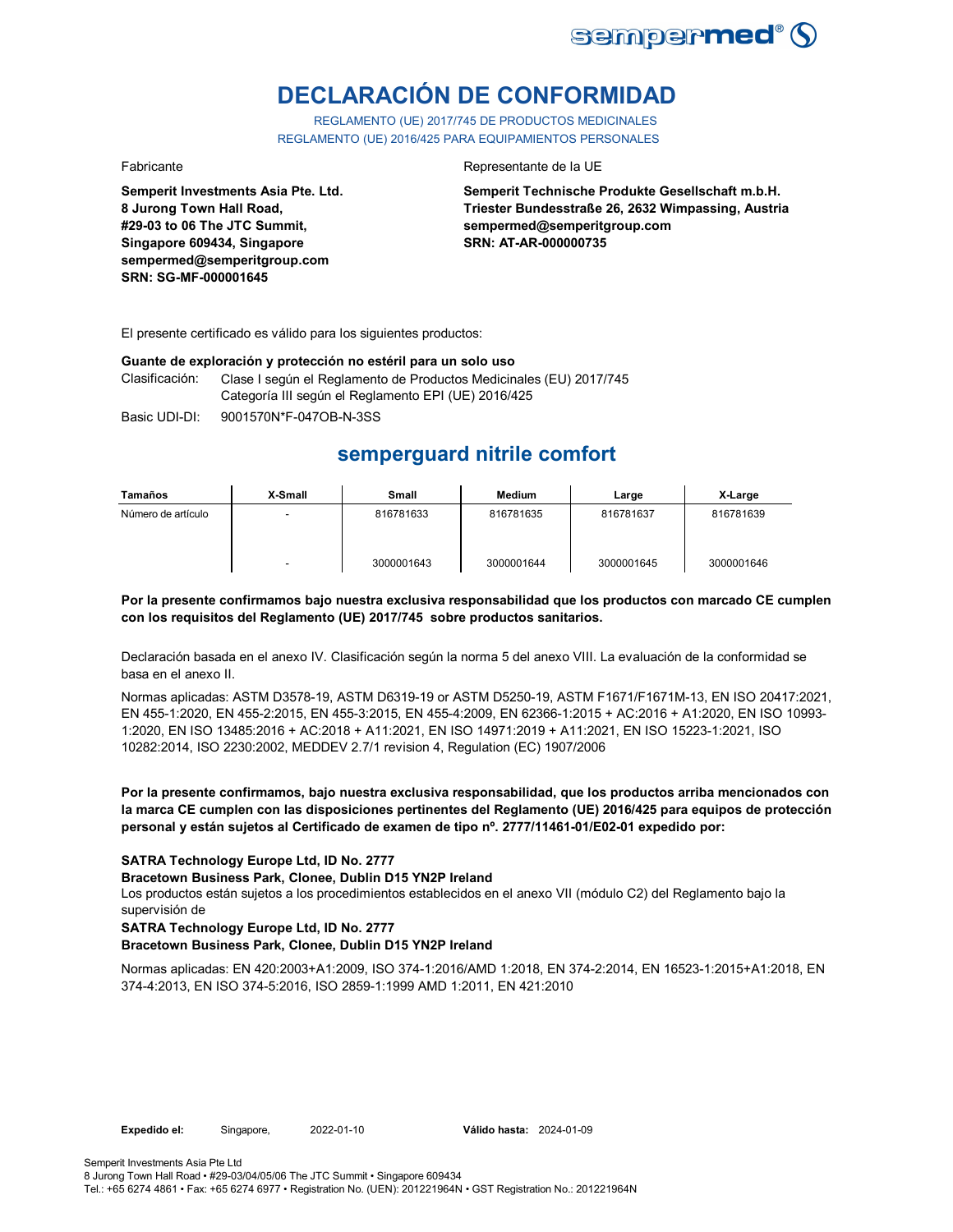

# **DECLARAÇÃO DE CONFORMIDADE**

REGULAMENTO (UE) 2017/745 SOBRE DISPOSITIVOS MÉDICOS REGULAMENTO (UE) 2016/425 SOBRE EQUIPAMENTO DE PROTEÇÃO INDIVIDUAL

**Semperit Investments Asia Pte. Ltd. 8 Jurong Town Hall Road, #29-03 to 06 The JTC Summit, Singapore 609434, Singapore sempermed@semperitgroup.com SRN: SG-MF-000001645**

## Fabricante Representante da UE

**Semperit Technische Produkte Gesellschaft m.b.H. Triester Bundesstraße 26, 2632 Wimpassing, Austria sempermed@semperitgroup.com SRN: AT-AR-000000735**

Este certificado é válido para os seguintes produtos:

### **Luva de exame e de proteção não estéril para uso único**

Classificação: Classe I de acordo com o regulamento de Dispositivos Médicos (UE) 2017/745 Categoria III de acordo com o regulamento EPI (UE) 2016/425

Basic UDI-DI: 9001570N\*F-047OB-N-3SS

## **semperguard nitrile comfort**

| Tamanhos          | X-Small                  | Small      | <b>Medium</b> | Large      | X-Large    |
|-------------------|--------------------------|------------|---------------|------------|------------|
| Números de artigo | -                        | 816781633  | 816781635     | 816781637  | 816781639  |
|                   | $\overline{\phantom{0}}$ | 3000001643 | 3000001644    | 3000001645 | 3000001646 |

## **Declaramos desta forma, sob a nossa exclusiva responsabilidade, que os produtos com a marca CE estão em conformidade com os requisitos da Regulamento de Dispositivos Médicos (UE) 2017/745 .**

Declaração baseada no Anexo IV. Classificação de acordo com a regra 5, Anexo VIII. Avaliação da conformidade com base no Anexo II.

Normas aplicadas: ASTM D3578-19, ASTM D6319-19 or ASTM D5250-19, ASTM F1671/F1671M-13, EN ISO 20417:2021, EN 455-1:2020, EN 455-2:2015, EN 455-3:2015, EN 455-4:2009, EN 62366-1:2015 + AC:2016 + A1:2020, EN ISO 10993- 1:2020, EN ISO 13485:2016 + AC:2018 + A11:2021, EN ISO 14971:2019 + A11:2021, EN ISO 15223-1:2021, ISO 10282:2014, ISO 2230:2002, MEDDEV 2.7/1 revision 4, Regulation (EC) 1907/2006

**Declaramos desta forma, sob a nossa exclusiva responsabilidade, que os produtos com a marca CE acima mencionados estão em conformidade com as disposições relevantes do regulamento (UE) 2016/425 para Equipamentos de Proteção Individual e são objeto do certificado de exame de tipo da UE n.º 2777/11461-01/E02-01 emitido por:**

**SATRA Technology Europe Ltd, ID No. 2777**

**Bracetown Business Park, Clonee, Dublin D15 YN2P Ireland**

**SATRA Technology Europe Ltd, ID No. 2777** Os produtos são objeto dos procedimentos previstos no anexo VII (módulo C2) do regulamento, sob a supervisão de

## **Bracetown Business Park, Clonee, Dublin D15 YN2P Ireland**

Normas aplicadas: EN 420:2003+A1:2009, ISO 374-1:2016/AMD 1:2018, EN 374-2:2014, EN 16523-1:2015+A1:2018, EN 374-4:2013, EN ISO 374-5:2016, ISO 2859-1:1999 AMD 1:2011, EN 421:2010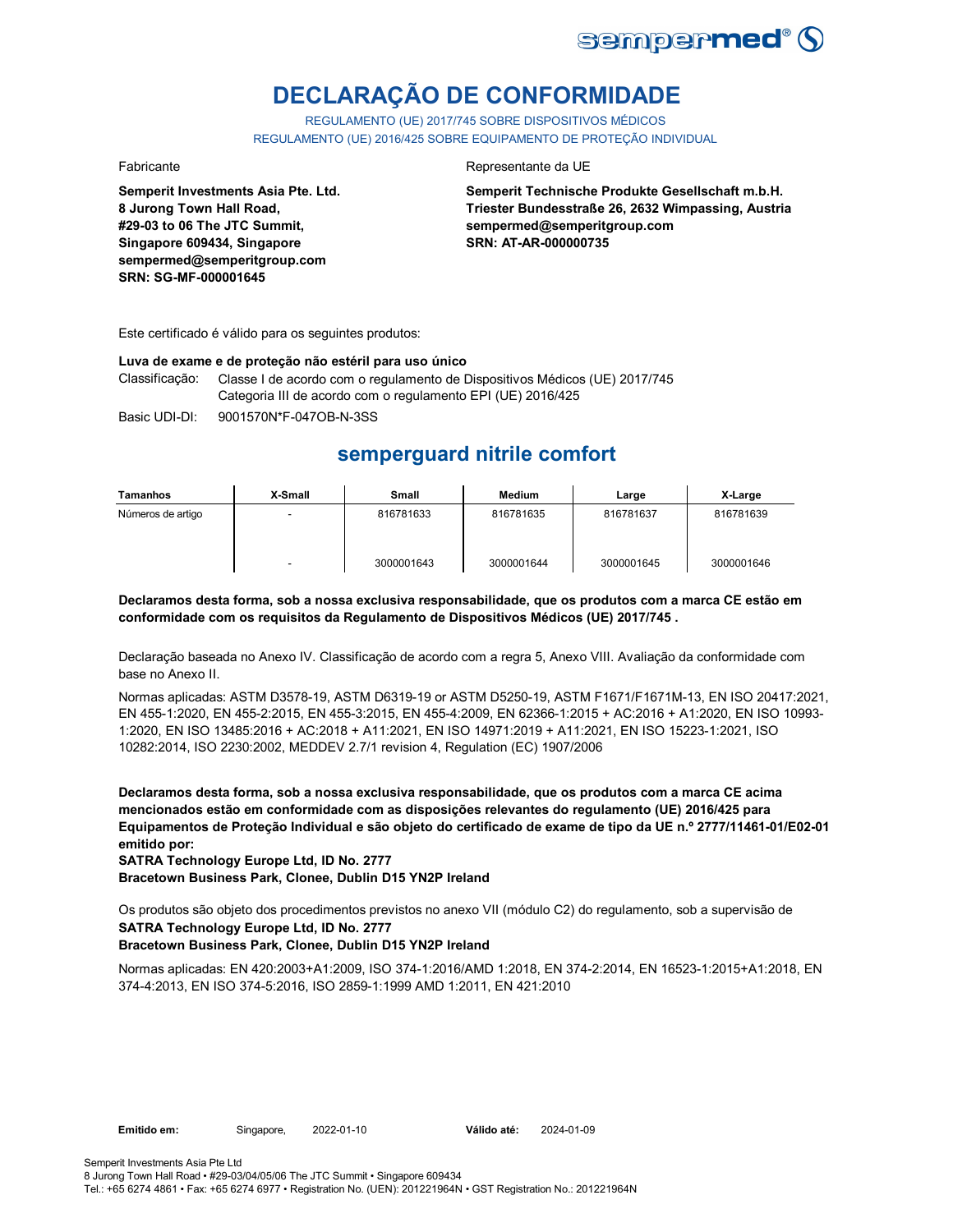

# **DEKLARATON OM ÖVERENSSTÄMMELSE**

FÖRORDNING (EU) 2017/745 MEDICINTEKNISKA PRODUKTER FÖRORDNING (EU) 2016/425 FÖR PERSONLIG SKYDDSUTRUSTNING

**Semperit Investments Asia Pte. Ltd. 8 Jurong Town Hall Road, #29-03 to 06 The JTC Summit, Singapore 609434, Singapore sempermed@semperitgroup.com SRN: SG-MF-000001645**

Tillverkare Behörig representant hos EU

**Semperit Technische Produkte Gesellschaft m.b.H. Triester Bundesstraße 26, 2632 Wimpassing, Austria sempermed@semperitgroup.com SRN: AT-AR-000000735**

Detta certifikat gäller följande produkt:

## **Icke-steril inspektions- och skyddshandske för engångsanvändning**

Klassificering: Klass I enligt EU-förordning för medicintek-niska produkter (MD) (EU) 2017/745 Kategori III enligt EU-förordning för personlig skyddsutrustning (PPE) 2016/425

Basic UDI-DI: 9001570N\*F-047OB-N-3SS

## **semperguard nitrile comfort**

| <b>Storlekar</b> | X-Small | <b>Small</b> | <b>Medium</b> | Large      | X-Large    |
|------------------|---------|--------------|---------------|------------|------------|
| Artikelkoder     | -       | 816781633    | 816781635     | 816781637  | 816781639  |
|                  |         | 3000001643   | 3000001644    | 3000001645 | 3000001646 |

## **Vi förklarar härmed under eget exklusivt ansvar att ovan beskrivna, CE-markerade produkt stämmer överens med erforderliga i förordning för medicinska produkter (EU) 2017/745.**

Förklaring på grundval av bilaga IV. Klassificering enligt regel 5, bilaga VIII. Bedömningen av överensstämmelse grundar sig på bilaga II.

Tillämpade standarder: ASTM D3578-19, ASTM D6319-19 or ASTM D5250-19, ASTM F1671/F1671M-13, EN ISO 20417:2021, EN 455-1:2020, EN 455-2:2015, EN 455-3:2015, EN 455-4:2009, EN 62366-1:2015 + AC:2016 + A1:2020, EN ISO 10993-1:2020, EN ISO 13485:2016 + AC:2018 + A11:2021, EN ISO 14971:2019 + A11:2021, EN ISO 15223- 1:2021, ISO 10282:2014, ISO 2230:2002, MEDDEV 2.7/1 revision 4, Regulation (EC) 1907/2006

**Vi förklarar härmed under eget exklusivt ansvar att ovan beskrivna, CE-markerade produkt stämmer överens med tillämpliga bestämmelser i EU-förordningen 2016/425 för personlig skyddsutrustning och är identisk med den personliga skyddsutrustning som anges i EU-certifikat för typgranskning nummer2777/11461-01/E02-01 daterad av:**

## **SATRA Technology Europe Ltd, ID No. 2777**

### **Bracetown Business Park, Clonee, Dublin D15 YN2P Ireland**

och är föremål för den procedur som beskrivs i Bilaga VII (Modul C2) till EU-förordningen 2016/425 under the supervision of under uppsikt av

## **SATRA Technology Europe Ltd, ID No. 2777**

### **Bracetown Business Park, Clonee, Dublin D15 YN2P Ireland**

Tillämpade standarder: EN 420:2003+A1:2009, ISO 374-1:2016/AMD 1:2018, EN 374-2:2014, EN 16523- 1:2015+A1:2018, EN 374-4:2013, EN ISO 374-5:2016, ISO 2859-1:1999 AMD 1:2011, EN 421:2010

**Daterad :** Singapore, 2022-01-10 **Giltig till:** 2024-01-09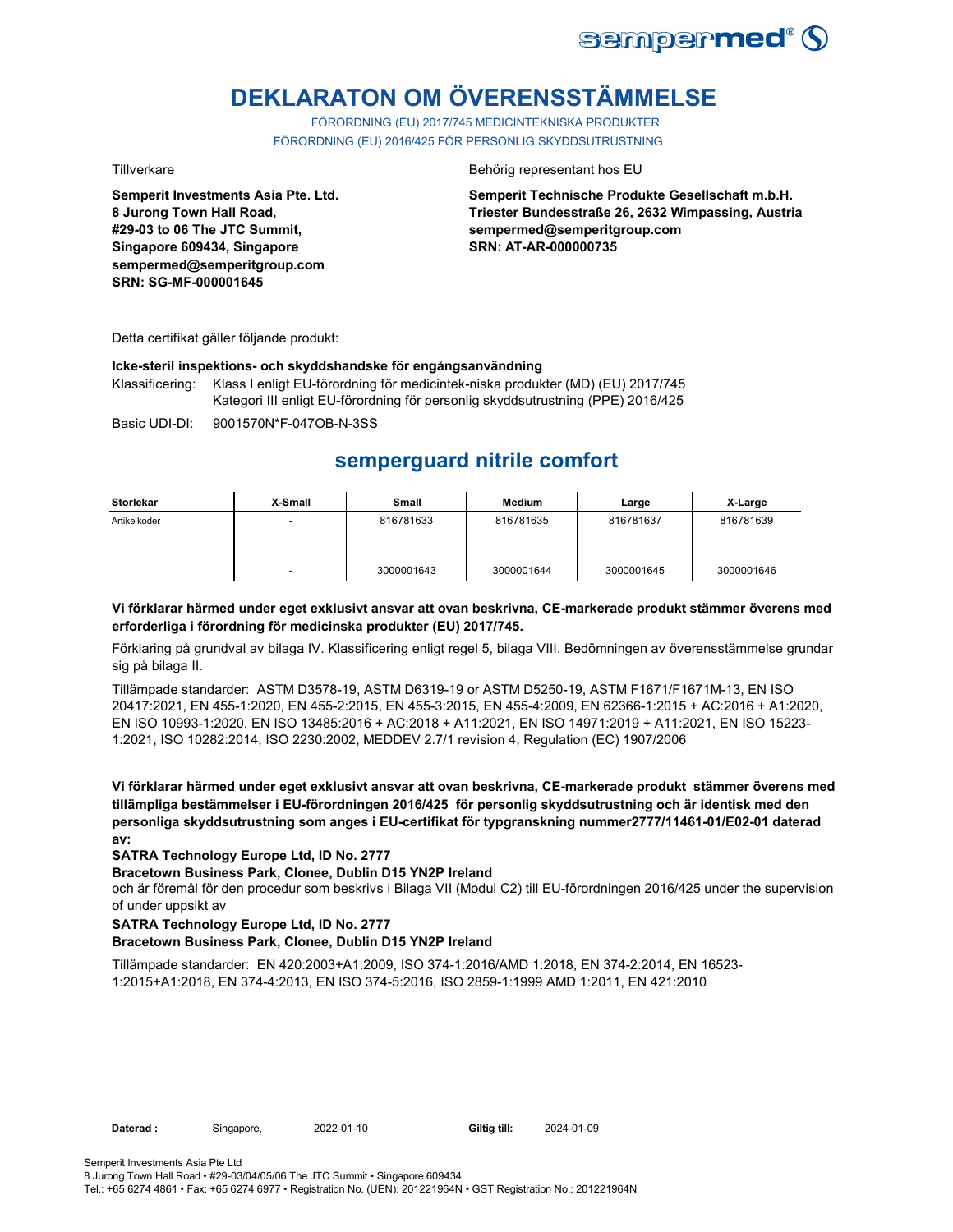

## **KONFORMITETSERKLÆRING**

FORORDNING (EU) 2017/745 OM MEDICINSK UDSTYR FORORDNING (EU) 2016/425 FOR PERSONLIGE VÆRNEMIDLER

**Semperit Investments Asia Pte. Ltd. 8 Jurong Town Hall Road, #29-03 to 06 The JTC Summit, Singapore 609434, Singapore sempermed@semperitgroup.com SRN: SG-MF-000001645**

## Producent EU-befuldmægtigede

**Semperit Technische Produkte Gesellschaft m.b.H. Triester Bundesstraße 26, 2632 Wimpassing, Austria sempermed@semperitgroup.com SRN: AT-AR-000000735**

Dette certifikat er gyldigt for følgende produkter:

## **Ikke-steril undersøgelses- og beskyttelseshandske til engangsbrug**

Klassificering: Klasse I jævnfør (EU) 2017/745 -forordningen for medicinsk udstyr Kategori III jævnfør PVM-forordningen (EU) 2016/425

Basic UDI-DI: 9001570N\*F-047OB-N-3SS

## **semperguard nitrile comfort**

| Størrelser   | X-Small                  | Small      | <b>Medium</b> | Large      | X-Large    |
|--------------|--------------------------|------------|---------------|------------|------------|
| Artikelnumre |                          | 816781633  | 816781635     | 816781637  | 816781639  |
|              | $\overline{\phantom{a}}$ | 3000001643 | 3000001644    | 3000001645 | 3000001646 |

## **Vi bekræfter hermed under fuldt ansvar, at de ovenfor nævnte CE-mærkede produkter stemmer overens med de krav i forordningen for medicinsk udstyr (EU) 2017/745.**

Erklæring på grundlag af bilag IV. Klassificering i henhold til regel 5, bilag VIII. Overensstemmelsesvurderingen er baseret på bilag II.

Anvendte standarder: ASTM D3578-19, ASTM D6319-19 or ASTM D5250-19, ASTM F1671/F1671M-13, EN ISO 20417:2021, EN 455-1:2020, EN 455-2:2015, EN 455-3:2015, EN 455-4:2009, EN 62366-1:2015 + AC:2016 + A1:2020, EN ISO 10993-1:2020, EN ISO 13485:2016 + AC:2018 + A11:2021, EN ISO 14971:2019 + A11:2021, EN ISO 15223- 1:2021, ISO 10282:2014, ISO 2230:2002, MEDDEV 2.7/1 revision 4, Regulation (EC) 1907/2006

## **Vi bekræfter hermed under fuldt ansvar, at de ovenfor nævnte CE-mærkede produkter stemmer overens med med de afgørende bestemmelser i forordningen (EU) 2016/425 for personlige værnemidler, og er genstand for EUcertificering af typeafprøvning nr.2777/11461-01/E02-01 udstedt gennem:**

## **SATRA Technology Europe Ltd, ID No. 2777**

### **Bracetown Business Park, Clonee, Dublin D15 YN2P Ireland**

Produkterne er genstand for procedurer jævnfør VII (modul C2) i forordningen med opsyn af

### **SATRA Technology Europe Ltd, ID No. 2777**

### **Bracetown Business Park, Clonee, Dublin D15 YN2P Ireland**

Anvendte standarder: EN 420:2003+A1:2009, ISO 374-1:2016/AMD 1:2018, EN 374-2:2014, EN 16523-1:2015+A1:2018, EN 374-4:2013, EN ISO 374-5:2016, ISO 2859-1:1999 AMD 1:2011, EN 421:2010

**Udstedt den:** Singapore, 2022-01-10 **Gyldig til:** 2024-01-09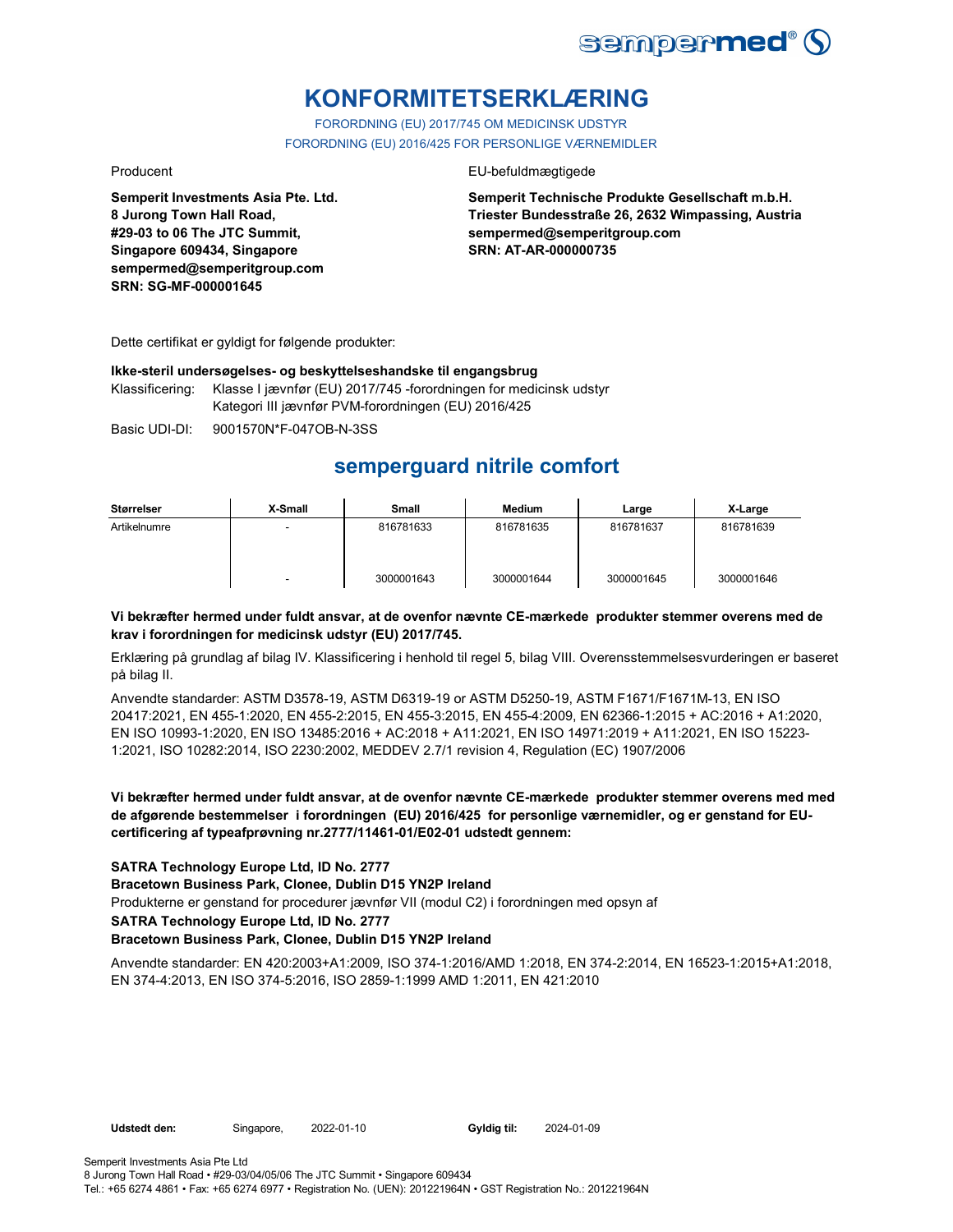

## **KONFORMITETSERKLÆRING**

FORORDNING FOR MEDISINSK UTSTYR (EU) 2017/745 FORORDNING (EU) 2016/425 OM PERSONLIG VERNEUTSTYR

**Semperit Investments Asia Pte. Ltd. 8 Jurong Town Hall Road, #29-03 to 06 The JTC Summit, Singapore 609434, Singapore sempermed@semperitgroup.com SRN: SG-MF-000001645**

## Produsent **Autorisert representant i EU**

**Semperit Technische Produkte Gesellschaft m.b.H. Triester Bundesstraße 26, 2632 Wimpassing, Austria sempermed@semperitgroup.com SRN: AT-AR-000000735**

Dette sertifikatet er gyldig for følgende produkter:

## **Ikke-steril undersøkelses- og beskyttelseshanske for engangsbruk**

Klassifisering: Klasse I i henhold til forordning for medisinsk utstyr (EU) 2017/745 Kategori III i henhold til PVU-forordningen (EU) nr. 2016/425

Basic UDI-DI: 9001570N\*F-047OB-N-3SS

## **semperguard nitrile comfort**

| <b>Størrelser</b> | X-Small | <b>Small</b> | Medium     | Large      | X-Large    |
|-------------------|---------|--------------|------------|------------|------------|
| Artikkelnumre     | -       | 816781633    | 816781635  | 816781637  | 816781639  |
|                   | -       | 3000001643   | 3000001644 | 3000001645 | 3000001646 |

## **Vi erklærer herved under eneansvar at det CE-merkede produktet oppfyller de kravene i Uredbet for medisinsk utstyr (EU) 2017/745.**

Erklæring basert på vedlegg IV. Klassifisering i henhold til regel nr. 5, vedlegg VIII. Samsvarsvurderingen er basert på vedlegg II.

Relevante standarder: ASTM D3578-19, ASTM D6319-19 or ASTM D5250-19, ASTM F1671/F1671M-13, EN ISO 20417:2021, EN 455-1:2020, EN 455-2:2015, EN 455-3:2015, EN 455-4:2009, EN 62366-1:2015 + AC:2016 + A1:2020, EN ISO 10993-1:2020, EN ISO 13485:2016 + AC:2018 + A11:2021, EN ISO 14971:2019 + A11:2021, EN ISO 15223- 1:2021, ISO 10282:2014, ISO 2230:2002, MEDDEV 2.7/1 revision 4, Regulation (EC) 1907/2006

**Vi erklærer herved under eneansvar at det CE-merkede produktet som er nevnt ovenfor oppfyller de relevante bestemmelsene i Forordning (EU) nr. 2016/425 om personlig verneutstyr og er gjenstand for EUtypeprøvesertifikat nr. 2777/11461-01/E02-01 utstedt av:**

**SATRA Technology Europe Ltd, ID No. 2777**

**Bracetown Business Park, Clonee, Dublin D15 YN2P Ireland**

Produktet er gjenstand for prosedyren som er beskrevet i Vedlegg VII (Modul C2) i Forordning nr. 2016/425 under tilsyn av

## **SATRA Technology Europe Ltd, ID No. 2777**

## **Bracetown Business Park, Clonee, Dublin D15 YN2P Ireland**

Relevante standarder: EN 420:2003+A1:2009, ISO 374-1:2016/AMD 1:2018, EN 374-2:2014, EN 16523-1:2015+A1:2018, EN 374-4:2013, EN ISO 374-5:2016, ISO 2859-1:1999 AMD 1:2011, EN 421:2010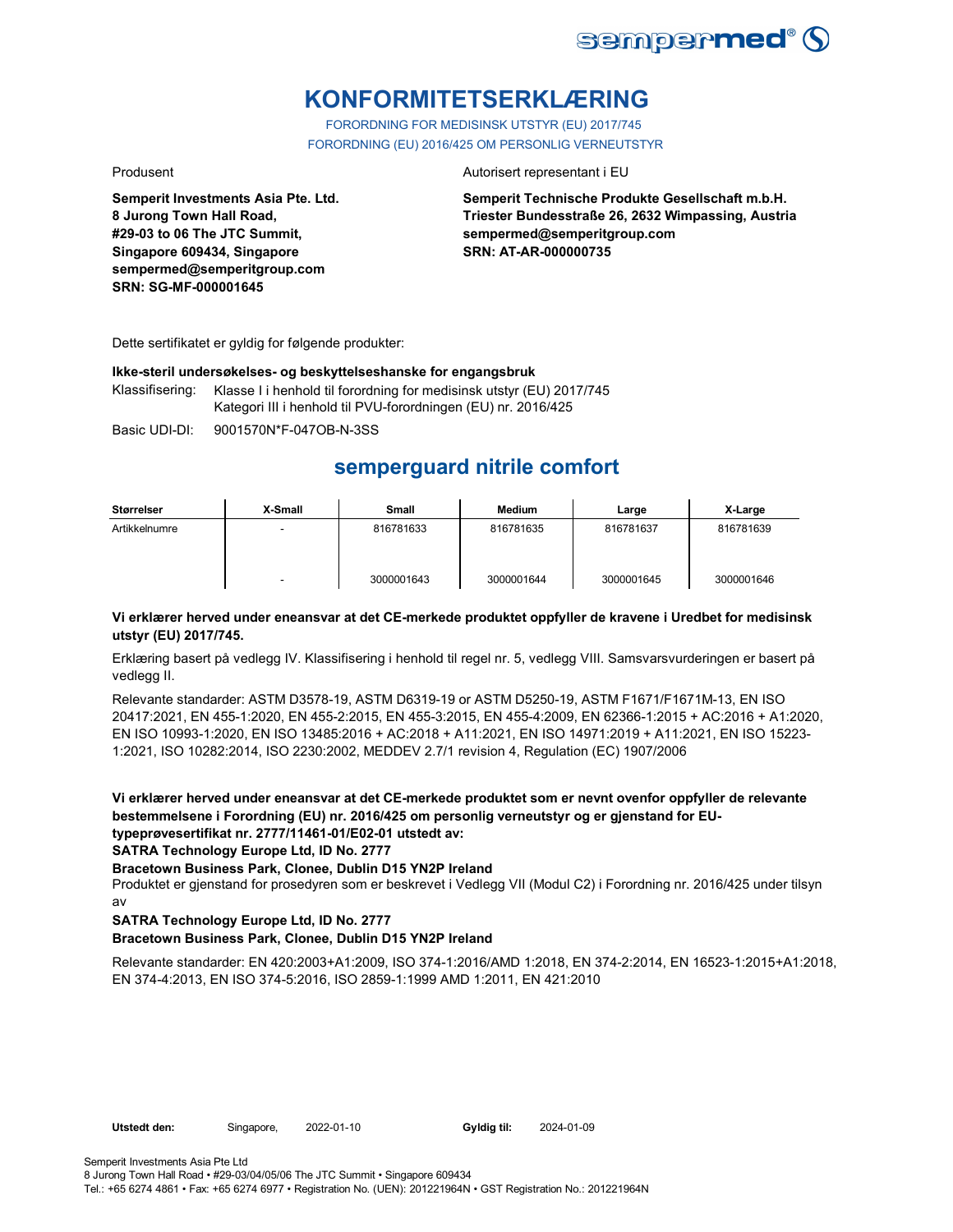

## **VAATIMUSTENMUKAISUUSVAKUUTUS**

LÄÄKINNÄLLISIÄ LAITTEITA KOSKEVA ASETUS (EU) 2017/745 HENKILÖNSUOJAIMISTA ANNETTU ASETUS (EU) 2016/425

**Semperit Investments Asia Pte. Ltd. 8 Jurong Town Hall Road, #29-03 to 06 The JTC Summit, Singapore 609434, Singapore sempermed@semperitgroup.com SRN: SG-MF-000001645**

## Valmistaja EU:n valtuutettu edustaja

**Semperit Technische Produkte Gesellschaft m.b.H. Triester Bundesstraße 26, 2632 Wimpassing, Austria sempermed@semperitgroup.com SRN: AT-AR-000000735**

Tämä sertifikaatti koskee seuraavia tuotteita:

### **Kertakäyttöinen ei-steriili tutkimus- ja suojakäsine**

Luokitus: Luokka I lääkinnällisiä laitteita koskevan asetuksen (EU) 2017/745 mukaisesti Luokka III henkilönsuojaimista annetun asetuksen (EU) 2016/425 mukaisesti

Basic UDI-DI: 9001570N\*F-047OB-N-3SS

## **semperguard nitrile comfort**

| Koot         | X-Small | Small      | <b>Medium</b> | Large      | X-Large    |
|--------------|---------|------------|---------------|------------|------------|
| Tuotenumerot | -       | 816781633  | 816781635     | 816781637  | 816781639  |
|              | -       | 3000001643 | 3000001644    | 3000001645 | 3000001646 |

## **Täten vahvistamme yksinomaisella vastuullamme, että CE-merkityt tuotteet vastaavat lääkinnällisiä laitteita koskevan asetuksen (EU) 2017/745 mukaisia vaatimuksia.**

Liitteeseen IV perustuva julistus. Luokitus liitteen VIII 5 säännön mukaisesti. Vaatimustenmukaisuuden arviointi perustuu liitteeseen II.

Sovelletut standardit: ASTM D3578-19, ASTM D6319-19 or ASTM D5250-19, ASTM F1671/F1671M-13, EN ISO 20417:2021, EN 455-1:2020, EN 455-2:2015, EN 455-3:2015, EN 455-4:2009, EN 62366-1:2015 + AC:2016 + A1:2020, EN ISO 10993-1:2020, EN ISO 13485:2016 + AC:2018 + A11:2021, EN ISO 14971:2019 + A11:2021, EN ISO 15223-1:2021, ISO 10282:2014, ISO 2230:2002, MEDDEV 2.7/1 revision 4, Regulation (EC) 1907/2006

**Täten vahvistamme yksinomaisella vastuullamme, että yllä mainitut CE-merkityt tuotteet vastaavat henkilönsuojaimista annetun asetuksen (EU) 2016/425 mukaisia perustavanlaatuisia vaatimuksia ja niihin sovelletaan EU:n tyyppitarkastustodistusta nro 2777/11461-01/E02-01 laadittu :**

**SATRA Technology Europe Ltd, ID No. 2777**

**Bracetown Business Park, Clonee, Dublin D15 YN2P Ireland**

Tuotteet ovat asetuksen liitteen VII (moduuli C2) mukaisen menettelyn kohteena, valvonnan suorittaa

**SATRA Technology Europe Ltd, ID No. 2777**

## **Bracetown Business Park, Clonee, Dublin D15 YN2P Ireland**

Sovelletut standardit: EN 420:2003+A1:2009, ISO 374-1:2016/AMD 1:2018, EN 374-2:2014, EN 16523-1:2015+A1:2018, EN 374-4:2013, EN ISO 374-5:2016, ISO 2859-1:1999 AMD 1:2011, EN 421:2010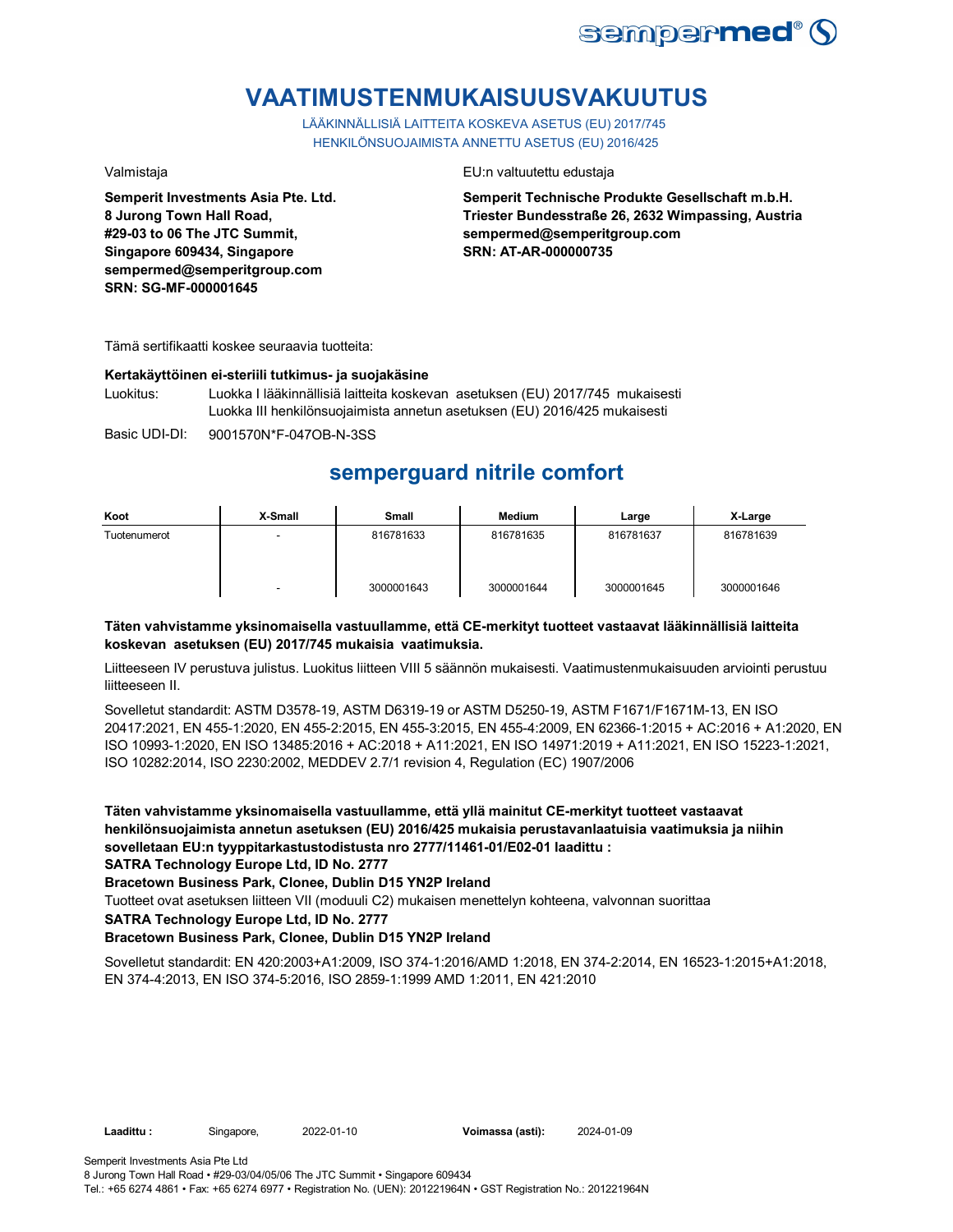

# **ATITIKTIES DEKLARACIJA**

REGLAMENTAS DĖL MEDICINOS PRIETAISŲ (ES) 2017/745 REGLAMENTAS (ES) 2016/425 DĖL ASMENINIŲ APSAUGOS PRIEMONIŲ

**Semperit Investments Asia Pte. Ltd. 8 Jurong Town Hall Road, #29-03 to 06 The JTC Summit, Singapore 609434, Singapore sempermed@semperitgroup.com SRN: SG-MF-000001645**

## Gamintojas ES įgaliotas asmuo

**Semperit Technische Produkte Gesellschaft m.b.H. Triester Bundesstraße 26, 2632 Wimpassing, Austria sempermed@semperitgroup.com SRN: AT-AR-000000735**

Šis sertifikatas galioja toliau nurodytiems produktams:

## **Nesterilios vienkartinio naudojimo apžiūros ir apsauginės pirštinės**

- Klasifikacija: I klasė pagal reglamentą dėl medicinos prietaisų (ES) 2017/745 III kategorija pagal reglamentą (ES) 2016/425 dėl asmeninių apsaugos priemonių
- Basic UDI-DI: 9001570N\*F-047OB-N-3SS

## **semperguard nitrile comfort**

| Dydžiai         | X-Small | <b>Small</b> | Medium     | Large      | X-Large    |
|-----------------|---------|--------------|------------|------------|------------|
| Prekiu numeriai | -       | 816781633    | 816781635  | 816781637  | 816781639  |
|                 | -       | 3000001643   | 3000001644 | 3000001645 | 3000001646 |

## **Prisiimdami visą atsakomybę šiuo dokumentu patvirtiname, kad CE paženklinti produktai atitinka reglamentą dėl medicinos prietaisų (ES) 2017/745 reikalavimus.**

Deklaracija, pagrįsta IV priedu. Klasifikavimas pagal VIII priedo 5 taisyklę. Atitikties įvertinimas pagal II priedą.

Taikomi standartai: ASTM D3578-19, ASTM D6319-19 or ASTM D5250-19, ASTM F1671/F1671M-13, EN ISO 20417:2021, EN 455-1:2020, EN 455-2:2015, EN 455-3:2015, EN 455-4:2009, EN 62366-1:2015 + AC:2016 + A1:2020, EN ISO 10993-1:2020, EN ISO 13485:2016 + AC:2018 + A11:2021, EN ISO 14971:2019 + A11:2021, EN ISO 15223-1:2021, ISO 10282:2014, ISO 2230:2002, MEDDEV 2.7/1 revision 4, Regulation (EC) 1907/2006

**Prisiimdami visą atsakomybę, šiuo dokumentu patvirtiname, kad anksčiau paminėti CE paženklinti produktai atitinka svarbiausius reglamentą dėl asmeninių apsaugos priemonių (ES) 2016/425 reikalavimus ir yra ES tipo tyrimo sertifikato Nr. objektas. 2777/11461-01/E02-01 išduota :**

## **SATRA Technology Europe Ltd, ID No. 2777**

**Bracetown Business Park, Clonee, Dublin D15 YN2P Ireland**

Produktai yra metodo objektas pagal reglamentą VII priedą (modulis C2) prižiūrint

**SATRA Technology Europe Ltd, ID No. 2777**

## **Bracetown Business Park, Clonee, Dublin D15 YN2P Ireland**

Taikomi standartai: EN 420:2003+A1:2009, ISO 374-1:2016/AMD 1:2018, EN 374-2:2014, EN 16523-1:2015+A1:2018, EN 374- 4:2013, EN ISO 374-5:2016, ISO 2859-1:1999 AMD 1:2011, EN 421:2010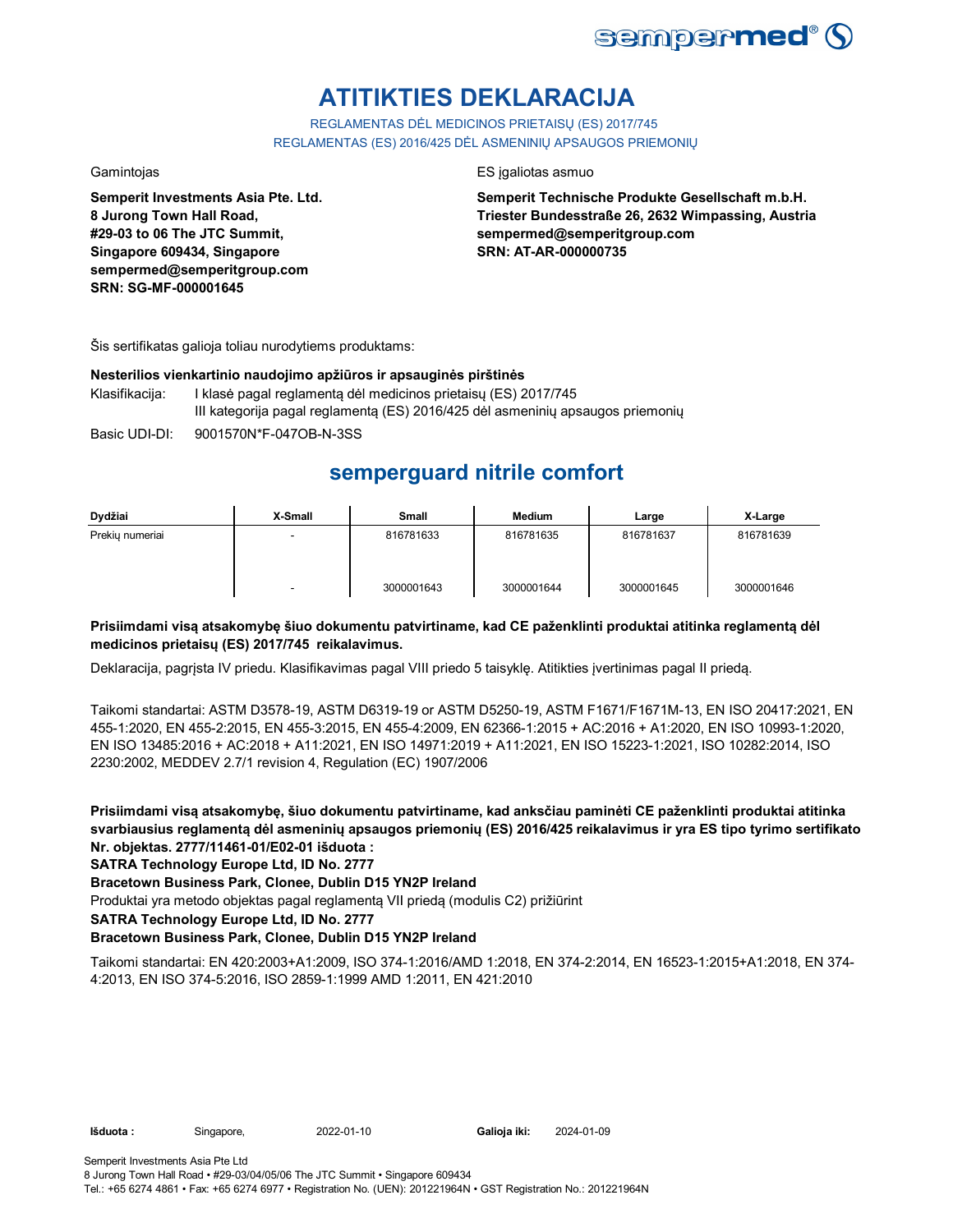

# **ATBILSTĪBAS DEKLARĀCIJA**

MEDICĪNAS IERĪČU REGULA (ES) 2017/745

REGULA (ES) 2016/425 PAR INDIVIDUĀLAJIEM AIZSARDZĪBAS LĪDZEKLIEM

Likumīgais ražotājs **Pilnvarotais pārstāvis ES** 

**Semperit Investments Asia Pte. Ltd. 8 Jurong Town Hall Road, #29-03 to 06 The JTC Summit, Singapore 609434, Singapore sempermed@semperitgroup.com SRN: SG-MF-000001645**

**Semperit Technische Produkte Gesellschaft m.b.H. Triester Bundesstraße 26, 2632 Wimpassing, Austria sempermed@semperitgroup.com SRN: AT-AR-000000735**

Šis sertifikāts ir derīgs šādam produktam:

## **Nesterili izmeklēšanas aizsargcimdi vienreizējai lietošanai**

Klasifikācija: I klase saskaņā ar medicīnas ierīču Regulu (ES) 2017/745 III kategorija saskaņā ar IAL Regulu (ES) 2016/425

Basic UDI-DI: 9001570N\*F-047OB-N-3SS

## **semperguard nitrile comfort**

| Izmēri          | X-Small | Small      | Medium     | Large      | X-Large    |
|-----------------|---------|------------|------------|------------|------------|
| Artikula numurs |         | 816781633  | 816781635  | 816781637  | 816781639  |
|                 |         | 3000001643 | 3000001644 | 3000001645 | 3000001646 |

## **Ar šo mēs apliecinām, ka iepriekš aprakstītais produkts ar CE marķējumu atbilst medicīnas ierīču (ES) 2017/745 regulas prasībām.**

Deklarācija, pamatojoties uz IV pielikumu. Klasifikācija saskaņā ar VIII pielikuma 5. noteikumu. Atbilstības novērtēšanas pamatā ir II pielikums.

Piemērotie standarti: ASTM D3578-19, ASTM D6319-19 or ASTM D5250-19, ASTM F1671/F1671M-13, EN ISO 20417:2021, EN 455-1:2020, EN 455-2:2015, EN 455-3:2015, EN 455-4:2009, EN 62366-1:2015 + AC:2016 + A1:2020, EN ISO 10993-1:2020, EN ISO 13485:2016 + AC:2018 + A11:2021, EN ISO 14971:2019 + A11:2021, EN ISO 15223- 1:2021, ISO 10282:2014, ISO 2230:2002, MEDDEV 2.7/1 revision 4, Regulation (EC) 1907/2006

**Ar šo mēs apliecinām, ka iepriekš aprakstītais produkts ar CE marķējumu atbilst Regulas (ES) 2016/425 par individuālajiem aizsardzības līdzekļiem piemērojamajiem noteikumiem un ir identisks individuālajiem aizsardzības līdzekļiem, uz kuriem attiecas ES tipa pārbaudes sertifikāts Nr. 2777/11461-01/E02-01 izdots :**

## **SATRA Technology Europe Ltd, ID No. 2777**

**Bracetown Business Park, Clonee, Dublin D15 YN2P Ireland**

un uz to attiecas Regulas (ES) 2016/425 VII pielikumā (C2 modulis) noteiktā procedūra

**SATRA Technology Europe Ltd, ID No. 2777**

## **Bracetown Business Park, Clonee, Dublin D15 YN2P Ireland**

Piemērotie standarti: EN 420:2003+A1:2009, ISO 374-1:2016/AMD 1:2018, EN 374-2:2014, EN 16523-1:2015+A1:2018, EN 374-4:2013, EN ISO 374-5:2016, ISO 2859-1:1999 AMD 1:2011, EN 421:2010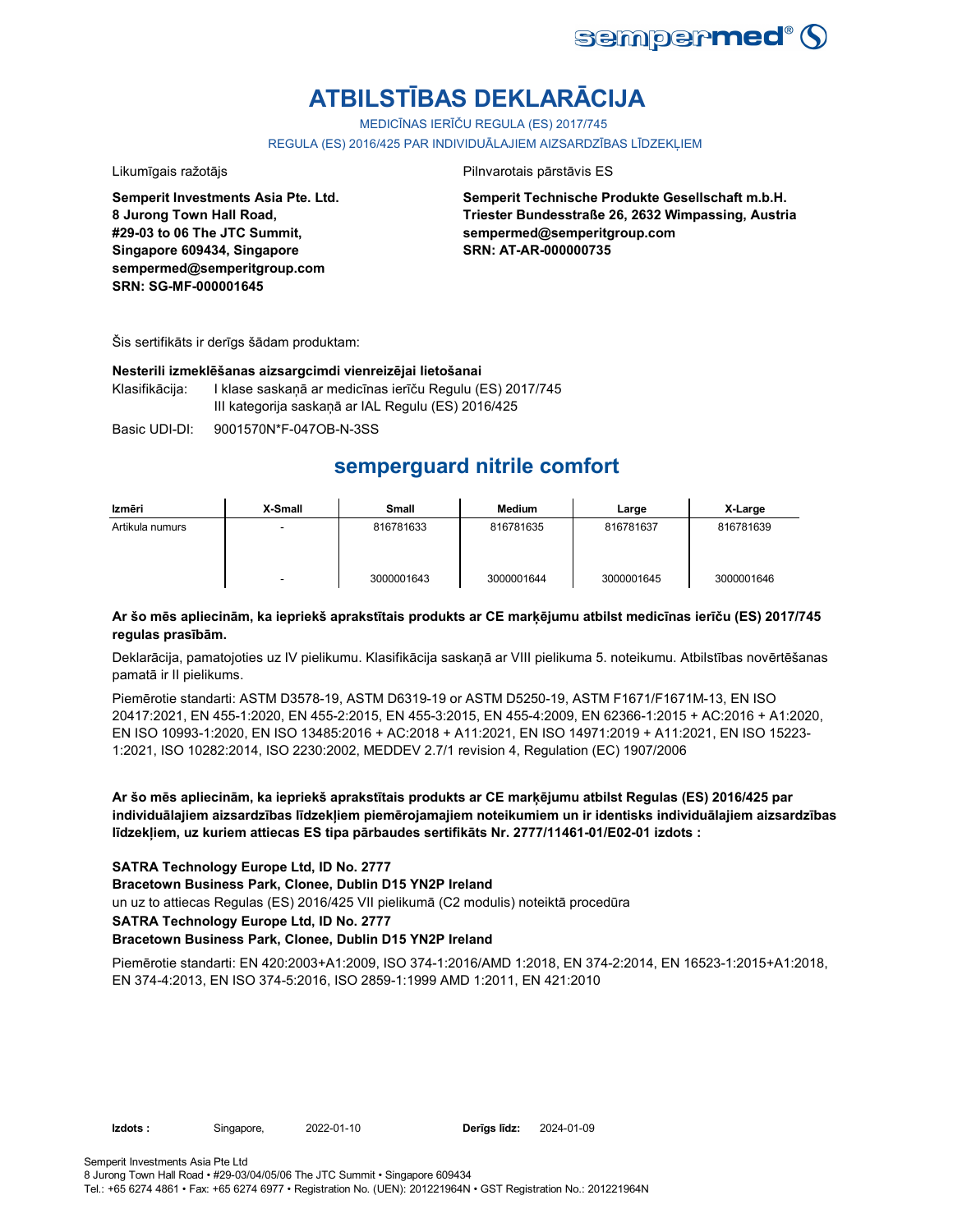

## **VASTAVUSDEKLARATSIOON**

MEDITSIINITOODETE MÄÄRUS (EL) 2017/745 ISIKUKAITSEVAHENDITE MÄÄRUS (EL) 2016/425

**Semperit Investments Asia Pte. Ltd. 8 Jurong Town Hall Road, #29-03 to 06 The JTC Summit, Singapore 609434, Singapore sempermed@semperitgroup.com SRN: SG-MF-000001645**

### Tootja Volitatud esindaja EL-is

**Semperit Technische Produkte Gesellschaft m.b.H. Triester Bundesstraße 26, 2632 Wimpassing, Austria sempermed@semperitgroup.com SRN: AT-AR-000000735**

See sertifikaat kehtib järgmistele toodetele:

## **Mittesteriilne läbivaatus- ja kaitsekinnas ühekordseks kasutuseks**

Klassifikatsioon: I klass kooskõlas meditsiinitoodete määrusega (EU) 2017/745 III kategooria kooskõlas isikukaitsevahendite määrusega (EL) 2016/425

Basic UDI-DI: 9001570N\*F-047OB-N-3SS

## **semperguard nitrile comfort**

| Suurused     | X-Small | Small      | <b>Medium</b> | Large      | X-Large    |
|--------------|---------|------------|---------------|------------|------------|
| Tootenumbrid | ٠       | 816781633  | 816781635     | 816781637  | 816781639  |
|              | ٠       | 3000001643 | 3000001644    | 3000001645 | 3000001646 |

## **Kinnitame oma ainuvastutusel, et CE-märgisega tooted on kooskõlas meditsiinitoodete määruse (EU) 2017/745 nõuetega.**

Deklaratsioon põhineb IV lisal. Klassifikatsioon kooskõlas VIII lisa 5. reegliga. Vastavushindamine põhineb II lisal.

Kohaldatud normid: ASTM D3578-19, ASTM D6319-19 or ASTM D5250-19, ASTM F1671/F1671M-13, EN ISO 20417:2021, EN 455-1:2020, EN 455-2:2015, EN 455-3:2015, EN 455-4:2009, EN 62366-1:2015 + AC:2016 + A1:2020, EN ISO 10993- 1:2020, EN ISO 13485:2016 + AC:2018 + A11:2021, EN ISO 14971:2019 + A11:2021, EN ISO 15223-1:2021, ISO 10282:2014, ISO 2230:2002, MEDDEV 2.7/1 revision 4, Regulation (EC) 1907/2006

**Kinnitame oma ainuvastutusel, et eespool nimetatud CE-märgistusega tooted on kooskõlas isikukaitsevahendite määruse (EL) 2016/425 põhisätetega ning on identsed isikukaitsevahenditega, mille kohta on välja antud EÜ tüübihindamistõend nr2777/11461-01/E02-01 välja :**

## **SATRA Technology Europe Ltd, ID No. 2777**

**Bracetown Business Park, Clonee, Dublin D15 YN2P Ireland**

Toodetele kohaldub määruse VII lisa (moodul C2) menetlus, mille üle teostab järelevalvet

**SATRA Technology Europe Ltd, ID No. 2777**

### **Bracetown Business Park, Clonee, Dublin D15 YN2P Ireland**

Kohaldatud normid: EN 420:2003+A1:2009, ISO 374-1:2016/AMD 1:2018, EN 374-2:2014, EN 16523-1:2015+A1:2018, EN 374-4:2013, EN ISO 374-5:2016, ISO 2859-1:1999 AMD 1:2011, EN 421:2010

**Välja andmise aeg :** Singapore, 2022-01-10 **Kehtivusaeg:** 2024-01-09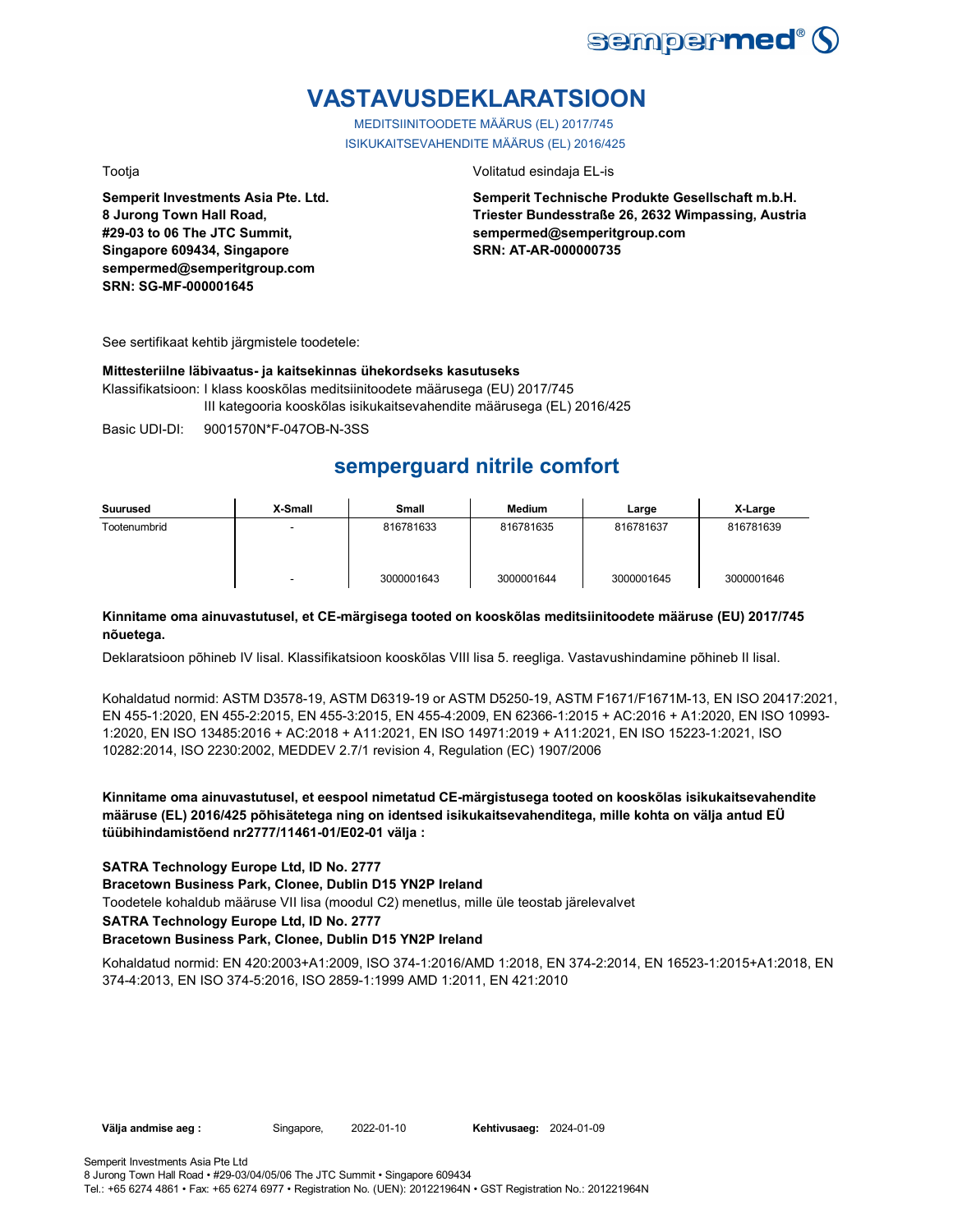

# **PROHLÁŠENÍ O SHODĚ**

NAŘÍZENÍ O ZDRAVOTNICKÝCH PROSTŘEDCÍCH (EU) 2017/745 NAŘÍZENÍ (EU) 2016/425 PRO OSOBNÍ OCHRANNÉ PROSTŘEDKY

**Semperit Investments Asia Pte. Ltd. 8 Jurong Town Hall Road, #29-03 to 06 The JTC Summit, Singapore 609434, Singapore sempermed@semperitgroup.com SRN: SG-MF-000001645**

Výrobce EU zplnomocněný zástupce

**Semperit Technische Produkte Gesellschaft m.b.H. Triester Bundesstraße 26, 2632 Wimpassing, Austria sempermed@semperitgroup.com SRN: AT-AR-000000735**

Tento certifikát je platný pro následující produkty:

## **Nesterilní vyšetřovací a ochranné rukavice pro jednorázové použití**

Klasifikace Třída I podle nařízení o zdravotnických prostředcích (EU) 2017/745 Kategorie III podle nařízení o OOP (EU) 2016/425

Basic UDI-DI: 9001570N\*F-047OB-N-3SS

## **semperguard nitrile comfort**

| Velikosti      | X-Small | Small      | <b>Medium</b> | Large      | X-Large    |
|----------------|---------|------------|---------------|------------|------------|
| Číslo produktu |         | 816781633  | 816781635     | 816781637  | 816781639  |
|                | -       | 3000001643 | 3000001644    | 3000001645 | 3000001646 |

## **Tímto potvrzujeme s výlučnou odpovědností, že produkty označené CE souhlasí se požadavky nařízení o zdravotnických prostředcích (EU) 2017/745.**

Prohlášení na základě přílohy IV. Klasifikace podle pravidla 5 přílohy VIII. Posouzení shody je založeno na příloze II.

Použité normy: ASTM D3578-19, ASTM D6319-19 or ASTM D5250-19, ASTM F1671/F1671M-13, EN ISO 20417:2021, EN 455-1:2020, EN 455-2:2015, EN 455-3:2015, EN 455-4:2009, EN 62366-1:2015 + AC:2016 + A1:2020, EN ISO 10993- 1:2020, EN ISO 13485:2016 + AC:2018 + A11:2021, EN ISO 14971:2019 + A11:2021, EN ISO 15223-1:2021, ISO 10282:2014, ISO 2230:2002, MEDDEV 2.7/1 revision 4, Regulation (EC) 1907/2006

**Tímto potvrzujeme s výlučnou odpovědností, že výše uvedené produkty označené jako CE souhlasí s příslušnými ustanoveními nařízení (EU) 2016/425 pro Osobní ochranné prostředky a jsou předmětem přezkoušení EU č.2777/11461-01/E02-01 vystaveno :**

**SATRA Technology Europe Ltd, ID No. 2777**

**Bracetown Business Park, Clonee, Dublin D15 YN2P Ireland**

Produkty jsou předmětem procesu podle dodatku VII (moduly, C2) nařízení pod dohledem

**SATRA Technology Europe Ltd, ID No. 2777**

## **Bracetown Business Park, Clonee, Dublin D15 YN2P Ireland**

Použité normy: EN 420:2003+A1:2009, ISO 374-1:2016/AMD 1:2018, EN 374-2:2014, EN 16523-1:2015+A1:2018, EN 374- 4:2013, EN ISO 374-5:2016, ISO 2859-1:1999 AMD 1:2011, EN 421:2010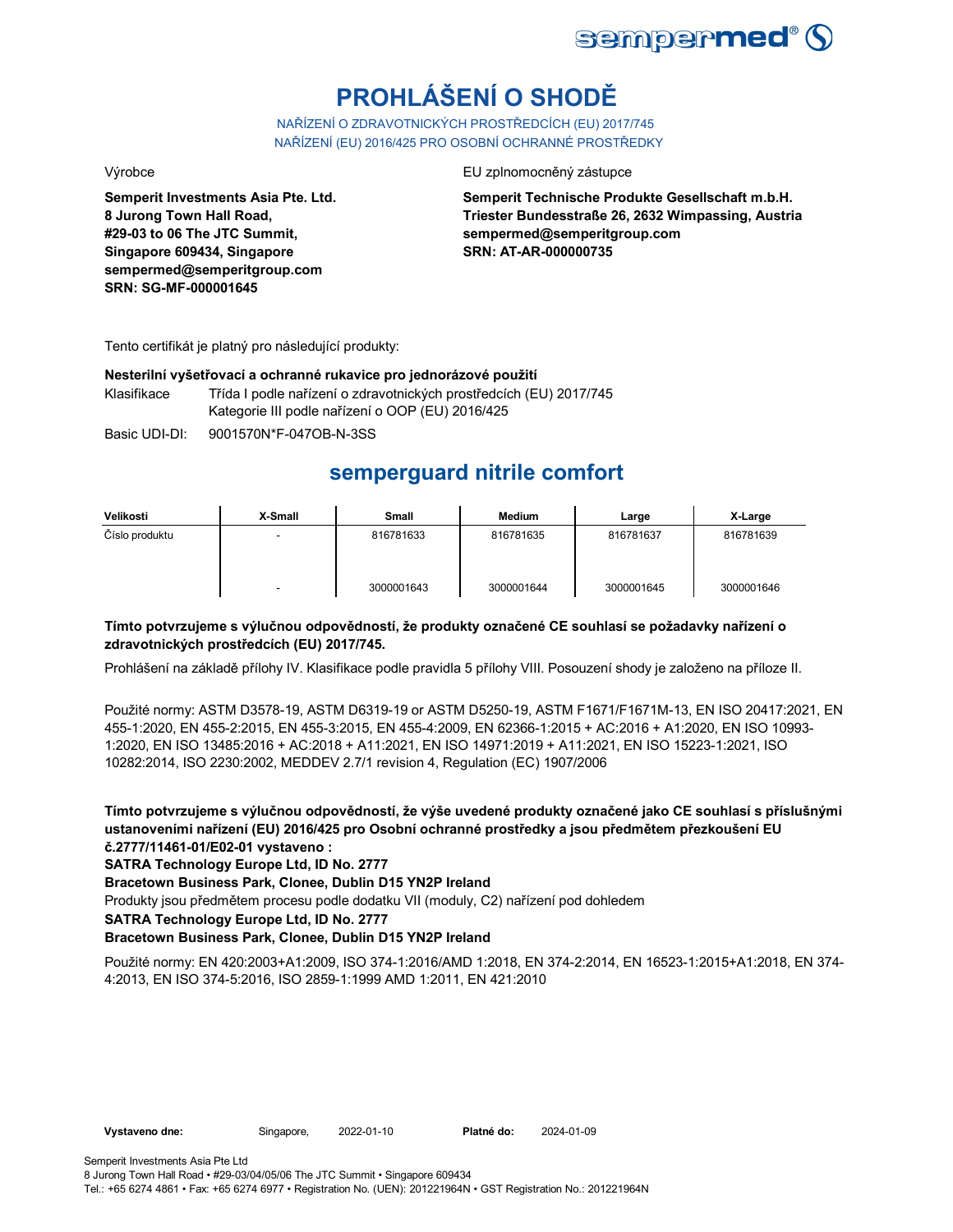

# **VYHLÁSENIE O ZHODE**

NARIADENIE (EU) 2017/745 O ZDRAVOTNÍCKYCH POMÔCKACH NARIADENIE (EÚ) 2016/425 O OSOBNÝCH OCHRANNÝCH PROSTRIEDKOCH

**Semperit Investments Asia Pte. Ltd. 8 Jurong Town Hall Road, #29-03 to 06 The JTC Summit, Singapore 609434, Singapore sempermed@semperitgroup.com SRN: SG-MF-000001645**

### Výrobca **Splnomocnenec pre EÚ**

**Semperit Technische Produkte Gesellschaft m.b.H. Triester Bundesstraße 26, 2632 Wimpassing, Austria sempermed@semperitgroup.com SRN: AT-AR-000000735**

Tento certifikát je platný pre nasledujúce body:

### **Nesterilné vyšetrovacie a ochranné rukavice na jedno použitie**

Klasifikácia: Trieda I podľa Nariadenia (EU) 2017/745 o zdravotníckych pomôckach Kategória III podľa Nariadenia o osobných ochranných pomôckach (EU) 2016/425

Basic UDI-DI: 9001570N\*F-047OB-N-3SS

## **semperguard nitrile comfort**

| Veľkosti      | X-Small | Small      | Medium     | Large      | X-Large    |
|---------------|---------|------------|------------|------------|------------|
| Výrobné čísla |         | 816781633  | 816781635  | 816781637  | 816781639  |
|               | -       | 3000001643 | 3000001644 | 3000001645 | 3000001646 |

## **Týmto vo svojej výhradnej zodpovednosti potvrdzujeme, že výrobky označené symbolom CE sú v súlade so požiadavkami Nariadenia (EU) 2017/745 o zdravotníckych pomôckach.**

Vyhlásenie na základe prílohy IV. Klasifikácia podľa pravidla 5 prílohy VIII. Posudzovanie zhody je založené na prílohe II.

Súvisiace normy: ASTM D3578-19, ASTM D6319-19 or ASTM D5250-19, ASTM F1671/F1671M-13, EN ISO 20417:2021, EN 455-1:2020, EN 455-2:2015, EN 455-3:2015, EN 455-4:2009, EN 62366-1:2015 + AC:2016 + A1:2020, EN ISO 10993- 1:2020, EN ISO 13485:2016 + AC:2018 + A11:2021, EN ISO 14971:2019 + A11:2021, EN ISO 15223-1:2021, ISO 10282:2014, ISO 2230:2002, MEDDEV 2.7/1 revision 4, Regulation (EC) 1907/2006

**Týmto vo svojej výhradnej zodpovednosti potvrdzujeme, že výrobky označené symbolom CE sú v súlade so smerodajnými ustanoveniami Nariadenia (EÚ) 2016/425 o osobných ochranných prostriedkoch a sú predmetom EU - Osvedčenia o typovej skúške č. 2777/11461-01/E02-01 vyhotovené :**

**SATRA Technology Europe Ltd, ID No. 2777**

## **Bracetown Business Park, Clonee, Dublin D15 YN2P Ireland**

Výrobky sú predmetom konania podľa dodatku VII (moduly C2) Nariadenia pod dohľadom

**SATRA Technology Europe Ltd, ID No. 2777**

## **Bracetown Business Park, Clonee, Dublin D15 YN2P Ireland**

Súvisiace normy: EN 420:2003+A1:2009, ISO 374-1:2016/AMD 1:2018, EN 374-2:2014, EN 16523-1:2015+A1:2018, EN 374-4:2013, EN ISO 374-5:2016, ISO 2859-1:1999 AMD 1:2011, EN 421:2010

**Vyhotovené dňa:** Singapore, 2022-01-10 **Platné do:** 2024-01-09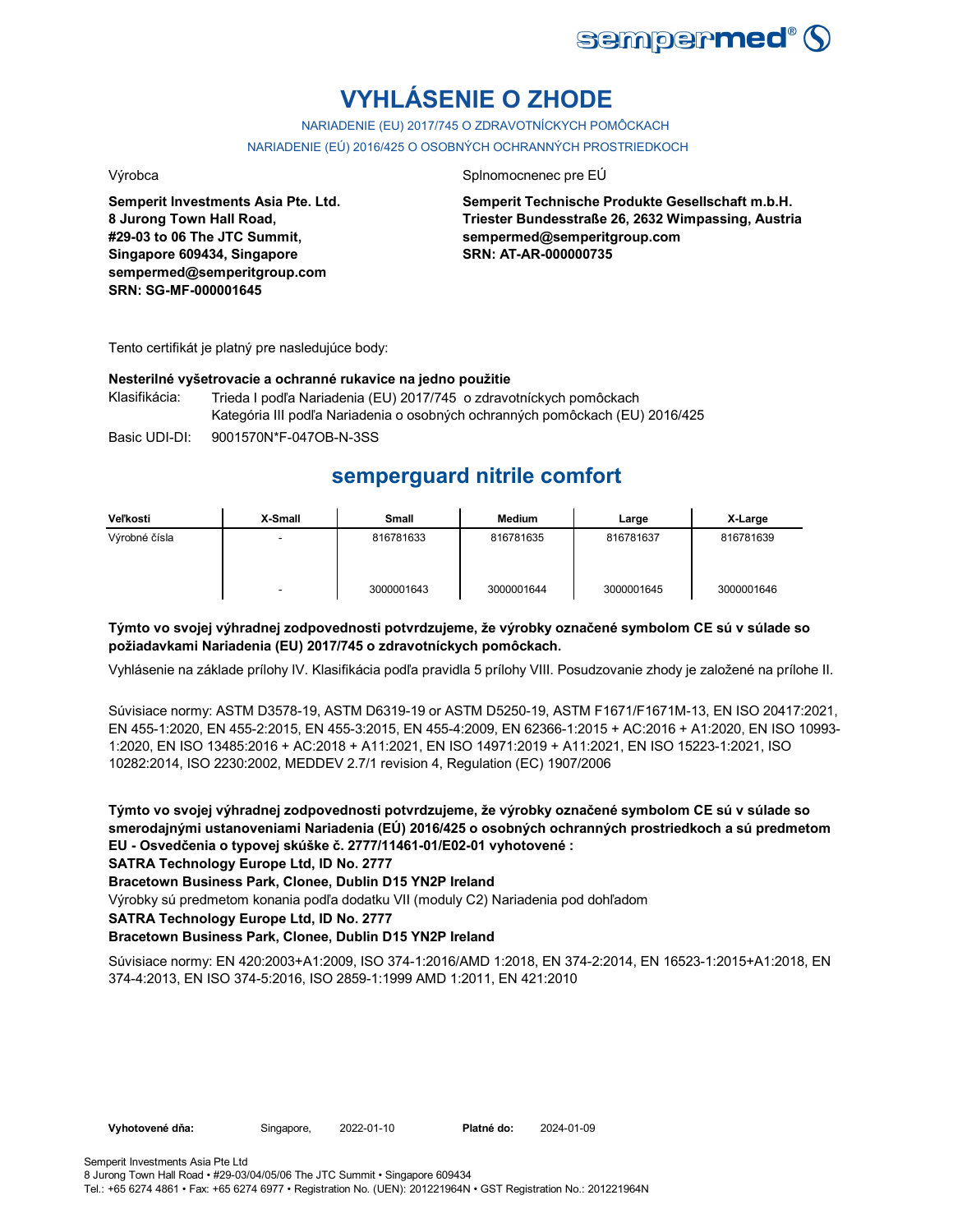

# **MEGFELELŐSÉGI NYILATKOZAT**

ORVOSTECHNIKAI ESZKÖZÖKRŐL SZÓLÓ (EU) 2017/745 RENDELET EGYÉNI VÉDŐESZKÖZÖKRŐL SZÓLÓ (EU) 2016/425 RENDELET

**Semperit Investments Asia Pte. Ltd. 8 Jurong Town Hall Road, #29-03 to 06 The JTC Summit, Singapore 609434, Singapore sempermed@semperitgroup.com SRN: SG-MF-000001645**

## Gyártó EU-meghatalmazott

**Semperit Technische Produkte Gesellschaft m.b.H. Triester Bundesstraße 26, 2632 Wimpassing, Austria sempermed@semperitgroup.com SRN: AT-AR-000000735**

Ez a tanúsítvány a következő termékekre érvényes:

## **Egyszer használatos, nem steril vizsgálati- és védőkesztyű**

Osztályozás: I. osztály az orvostechnikai eszközökről szóló (EU) 2017/745 rendelet szerint III. kategória az egyéni védőeszközökről szóló (EU) 2016/425 rendelet szerint

Basic UDI-DI: 9001570N\*F-047OB-N-3SS

## **semperguard nitrile comfort**

| Méretek    | X-Small | <b>Small</b> | Medium     | Large      | X-Large    |
|------------|---------|--------------|------------|------------|------------|
| Cikkszámok | -       | 816781633    | 816781635  | 816781637  | 816781639  |
|            | -       | 3000001643   | 3000001644 | 3000001645 | 3000001646 |

## **Ezennel kizárólagos felelősségünk mellett kijelentjük, hogy a CE jelzésű termékek eszközökről szóló (EU) 2017/745 rendelet alapvető előírásainak.**

Con la presente, dichiariamo sotto la nostra esclusiva responsabilità che il prodotto con marchio CE sopra descritto soddisfa i requisiti del regolamento sui dispositivi medici (UE) 2017/745 .

Alkalmazott szabványok: ASTM D3578-19, ASTM D6319-19 or ASTM D5250-19, ASTM F1671/F1671M-13, EN ISO 20417:2021, EN 455-1:2020, EN 455-2:2015, EN 455-3:2015, EN 455-4:2009, EN 62366-1:2015 + AC:2016 + A1:2020, EN ISO 10993-1:2020, EN ISO 13485:2016 + AC:2018 + A11:2021, EN ISO 14971:2019 + A11:2021, EN ISO 15223- 1:2021, ISO 10282:2014, ISO 2230:2002, MEDDEV 2.7/1 revision 4, Regulation (EC) 1907/2006

**Ezennel kizárólagos felelősségünk mellett kijelentjük, hogy a fent említett CE jelzésű termékek megfelelnek az egyéni védőeszközökre irányuló 2016/425/EU rendelet vonatkozó előírásainak és vonatkozik rájuk a megfelelő számú EU-típusvizsgálati tanúsítvány 2777/11461-01/E02-01 kelt : SATRA Technology Europe Ltd, ID No. 2777**

**Bracetown Business Park, Clonee, Dublin D15 YN2P Ireland**

**SATRA Technology Europe Ltd, ID No. 2777** A termékekre vonatkozik a rendelet VII. melléklete (C2 modul) szerinti eljárás a következő személy felügyelete mellett:

## **Bracetown Business Park, Clonee, Dublin D15 YN2P Ireland**

Alkalmazott szabványok: EN 420:2003+A1:2009, ISO 374-1:2016/AMD 1:2018, EN 374-2:2014, EN 16523- 1:2015+A1:2018, EN 374-4:2013, EN ISO 374-5:2016, ISO 2859-1:1999 AMD 1:2011, EN 421:2010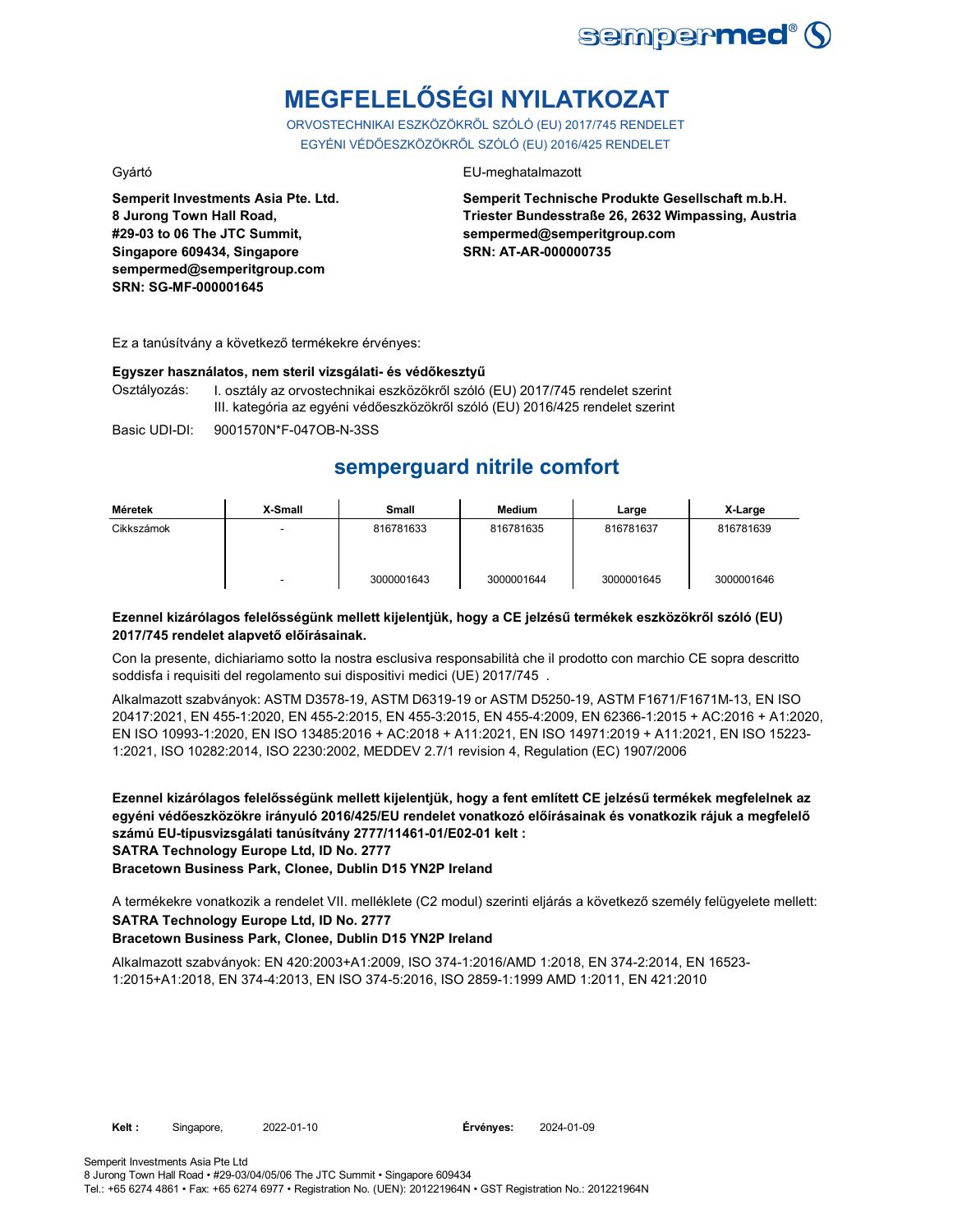

## **IZJAVA O SKLADNOSTI**

UREDBA O MEDICINSKIH PRIPOMOČKIH (EU) 2017/745/EGS UREDBA (EU) 2016/425 ZA OSEBNO VAROVALNO OPREMO

**Semperit Investments Asia Pte. Ltd. 8 Jurong Town Hall Road, #29-03 to 06 The JTC Summit, Singapore 609434, Singapore sempermed@semperitgroup.com SRN: SG-MF-000001645**

## Proizvajalec Pooblaščen zastopnik EU

**Semperit Technische Produkte Gesellschaft m.b.H. Triester Bundesstraße 26, 2632 Wimpassing, Austria sempermed@semperitgroup.com SRN: AT-AR-000000735**

To potrdilo velja za naslednje izdelke:

### **Nesterilne zaščitne rokavice in rokavice za preglede za enkratno uporabo**

Klasifikacija: Razred I v skladu z Uredbo o medicinskih pripomočkih (EU) 2017/745/EGS Kategorija III v skladu z Uredbo OVO (EU) 2016/425

Basic UDI-DI: 9001570N\*F-047OB-N-3SS

## **semperguard nitrile comfort**

| Velikosti         | X-Small | Small      | Medium     | Large      | X-Large    |
|-------------------|---------|------------|------------|------------|------------|
| Številke izdelkov |         | 816781633  | 816781635  | 816781637  | 816781639  |
|                   | -       | 3000001643 | 3000001644 | 3000001645 | 3000001646 |

## **S to izključno odgovornostjo izjavljamo, da so izdelki z oznako CE v skladu z zahtevami Uredbe za medicinske pripomočke (EU) 2017/745.**

Izjava na podlagi Priloge IV. Razvrstitev v skladu s Prilogo VIII k Pravilniku 5. Ocenjevanje skladnosti temelji na Prilogi II.

Uporabljeni standardi: ASTM D3578-19, ASTM D6319-19 or ASTM D5250-19, ASTM F1671/F1671M-13, EN ISO 20417:2021, EN 455-1:2020, EN 455-2:2015, EN 455-3:2015, EN 455-4:2009, EN 62366-1:2015 + AC:2016 + A1:2020, EN ISO 10993-1:2020, EN ISO 13485:2016 + AC:2018 + A11:2021, EN ISO 14971:2019 + A11:2021, EN ISO 15223- 1:2021, ISO 10282:2014, ISO 2230:2002, MEDDEV 2.7/1 revision 4, Regulation (EC) 1907/2006

**S to izključno odgovornostjo izjavljamo, da so zgoraj navedeni izdelki z oznako CE v skladu z bistvenimi zahtevami Uredbe (EU) 2016/425 za osebno varovalno opremo in so predmet certifikata ES o pregledu tipa št. 2777/11461-01/E02-01 izdano :**

**SATRA Technology Europe Ltd, ID No. 2777**

**Bracetown Business Park, Clonee, Dublin D15 YN2P Ireland**

Izdelki so predmet postopka v skladu s Prilogo VII (modul C2) uredbe pod nadzorom

**SATRA Technology Europe Ltd, ID No. 2777**

### **Bracetown Business Park, Clonee, Dublin D15 YN2P Ireland**

Uporabljeni standardi: EN 420:2003+A1:2009, ISO 374-1:2016/AMD 1:2018, EN 374-2:2014, EN 16523-1:2015+A1:2018, EN 374-4:2013, EN ISO 374-5:2016, ISO 2859-1:1999 AMD 1:2011, EN 421:2010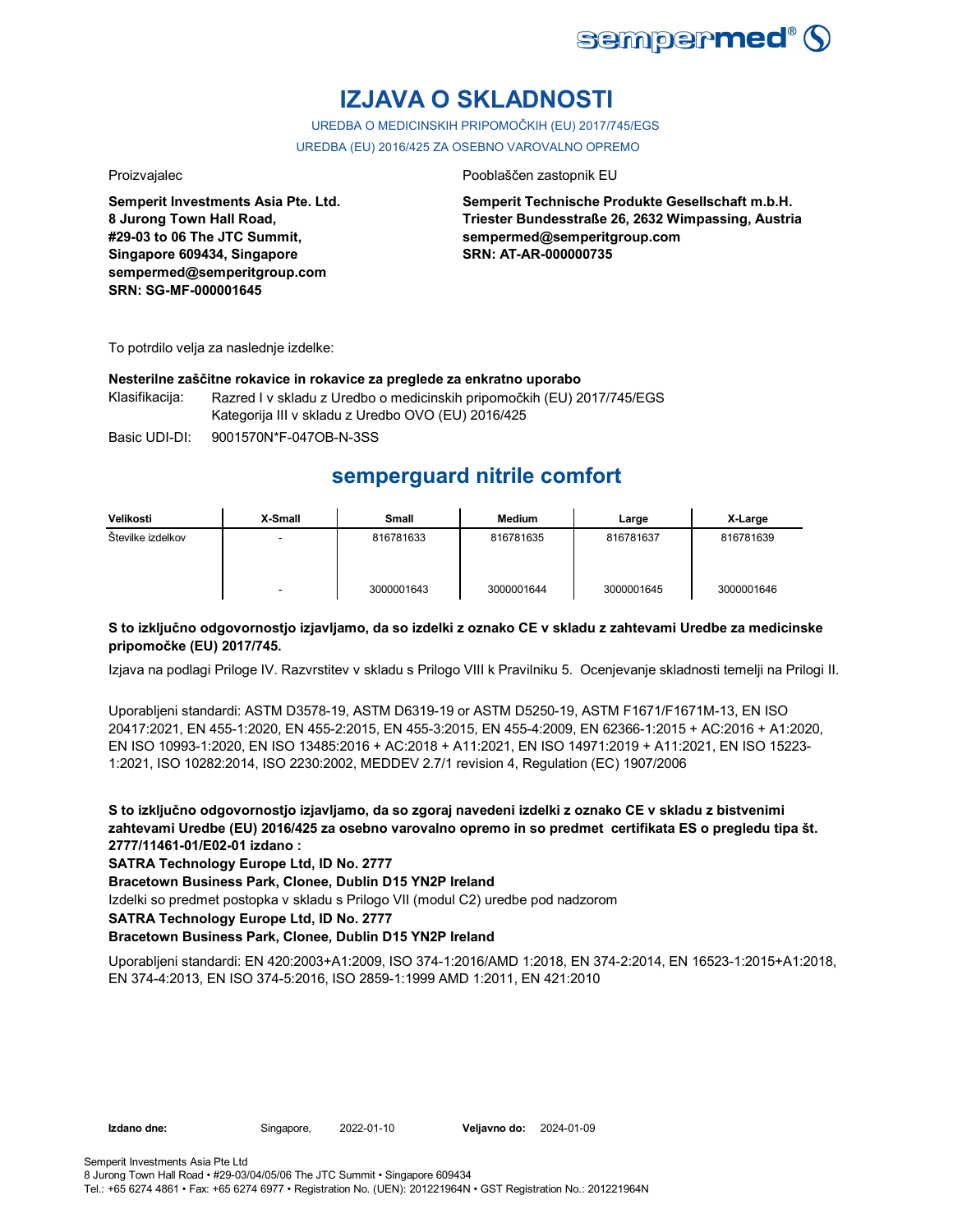

# **IZJAVA O SUKLADNOSTI**

UREDBA O MEDICINSKIM PROIZVODIMA (EU) 2017/745 UREDBA (EU) 2016/425 O OSOBNOJ ZAŠTITNOJ OPREMI

Proizvođač Ovlašteni predstavnik u EU

**Semperit Investments Asia Pte. Ltd. 8 Jurong Town Hall Road, #29-03 to 06 The JTC Summit, Singapore 609434, Singapore sempermed@semperitgroup.com SRN: SG-MF-000001645**

**Semperit Technische Produkte Gesellschaft m.b.H. Triester Bundesstraße 26, 2632 Wimpassing, Austria sempermed@semperitgroup.com SRN: AT-AR-000000735**

Ovaj certifikat vrijedi za sljedeće proizvode:

## **Nesterilne zaštitne rukavice za pregled za jednokratnu uporabu**

Klasifikacija: Klasa I. prema Direktivi o medicinskim proizvodima (EU) 2017/745 Kategorija III. prema Uredbi o osobnoj zaštitnoj opremi (EU) 2016/425

Basic UDI-DI: 9001570N\*F-047OB-N-3SS

## **semperguard nitrile comfort**

| Veličine    | X-Small | Small      | <b>Medium</b> | Large      | X-Large    |
|-------------|---------|------------|---------------|------------|------------|
| Br. artikla | -       | 816781633  | 816781635     | 816781637  | 816781639  |
|             | -       | 3000001643 | 3000001644    | 3000001645 | 3000001646 |

## **Ovim putem izjavljujemo pod punom odgovornošću da su proizvodi s CE oznakom sukladni s zahtjevima Uredbe o medicinskim proizvodima (EU) 2017/745.**

Izjava se temelji na Prilogu IV. Klasifikacija prema pravilu 5, Prilog VIII. Ocjenjivanje sukladnosti prema Prilogu II.

Primijenjene norme: ASTM D3578-19, ASTM D6319-19 or ASTM D5250-19, ASTM F1671/F1671M-13, EN ISO 20417:2021, EN 455-1:2020, EN 455-2:2015, EN 455-3:2015, EN 455-4:2009, EN 62366-1:2015 + AC:2016 + A1:2020, EN ISO 10993-1:2020, EN ISO 13485:2016 + AC:2018 + A11:2021, EN ISO 14971:2019 + A11:2021, EN ISO 15223-1:2021, ISO 10282:2014, ISO 2230:2002, MEDDEV 2.7/1 revision 4, Regulation (EC) 1907/2006

**Ovim putem izjavljujemo pod punom odgovornošću da su prethodno navedeni proizvodi s CE oznakom sukladni s mjerodavnim odredbama Uredbe (EU) 2016/425 o osobnoj zaštitnoj opremi i da su predmet EU certifikata o ispitivanju tipa br.2777/11461-01/E02-01 izdano :**

**SATRA Technology Europe Ltd, ID No. 2777**

**Bracetown Business Park, Clonee, Dublin D15 YN2P Ireland**

Proizvodi podliježu postupku iz Dodatka VII. (modul C2) Uredbe pod nadzorom

**SATRA Technology Europe Ltd, ID No. 2777**

## **Bracetown Business Park, Clonee, Dublin D15 YN2P Ireland**

Primijenjene norme: EN 420:2003+A1:2009, ISO 374-1:2016/AMD 1:2018, EN 374-2:2014, EN 16523-1:2015+A1:2018, EN 374-4:2013, EN ISO 374-5:2016, ISO 2859-1:1999 AMD 1:2011, EN 421:2010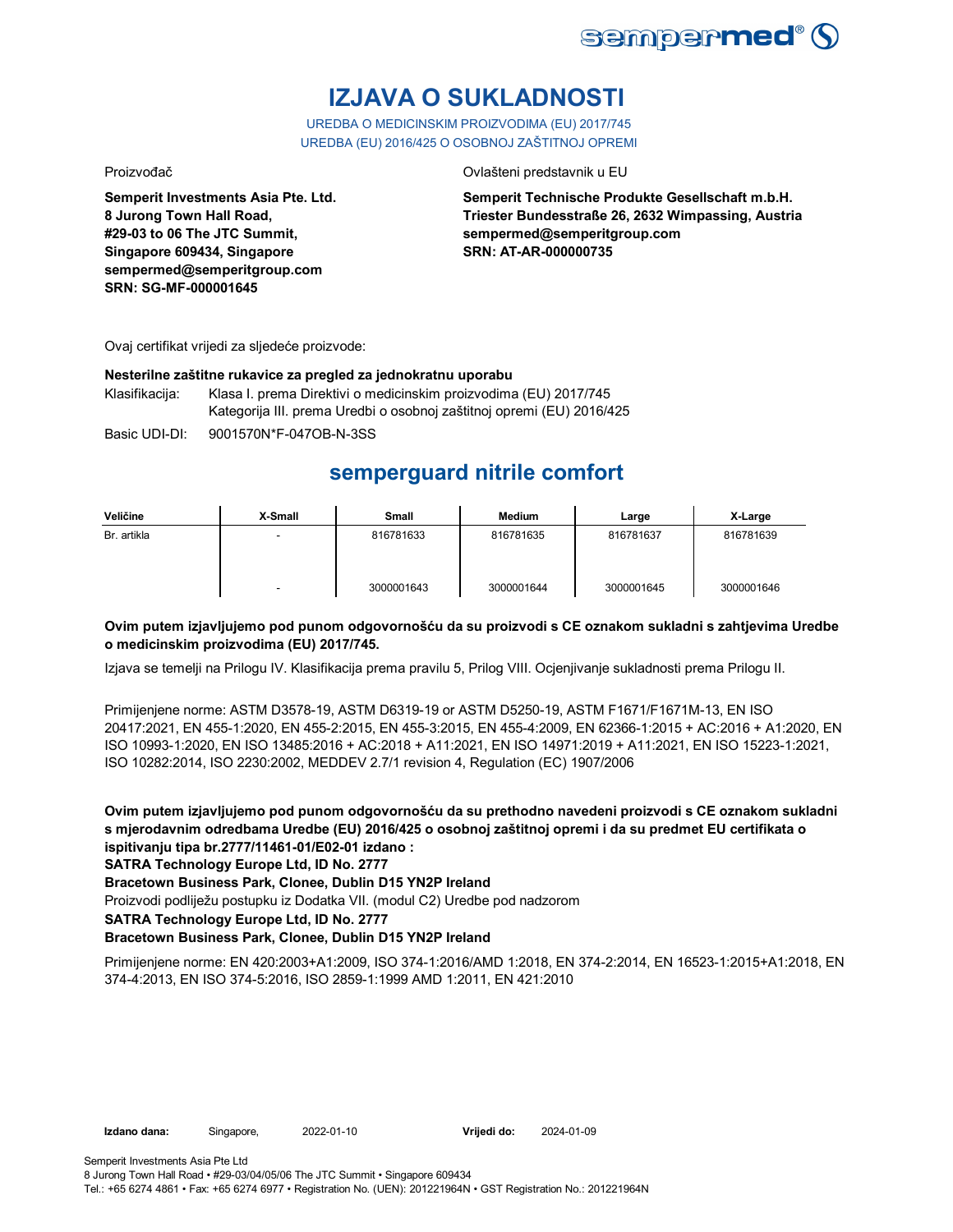

# **DEKLARACJA ZGODNOŚCI**

ROZPORZĄDZENIE W SPRAWIE WYROBÓW MEDYCZNYCH (UE) 2017/745 ROZPORZĄDZENIE W SPRAWIE ŚRODKÓW OCHRONY INDYWIDUALNEJ (UE) 2016/425

**Semperit Investments Asia Pte. Ltd. 8 Jurong Town Hall Road, #29-03 to 06 The JTC Summit, Singapore 609434, Singapore sempermed@semperitgroup.com SRN: SG-MF-000001645**

#### Producent **Autoryzowany przedstawiciel w UE**

**Semperit Technische Produkte Gesellschaft m.b.H. Triester Bundesstraße 26, 2632 Wimpassing, Austria sempermed@semperitgroup.com SRN: AT-AR-000000735**

Niniejszy certyfikat obowiązuje w odniesieniu do następującego produktu:

#### **Niesterylne rękawice medyczne i ochronne jednorazowego użytku**

Klasyfikacja: Klasa I zgodnie z rozporządzeniem (UE) 2017/745 w sprawie wyrobów medycznych Kategoria III zgodnie z rozporządzeniem (UE) 2016/425 w sprawie środków ochrony indywidualnej

Basic UDI-DI: 9001570N\*F-047OB-N-3SS

## **semperguard nitrile comfort**

| Rozmiary         | X-Small | Small      | Medium     | Large      | X-Large    |
|------------------|---------|------------|------------|------------|------------|
| Numery artykułów |         | 816781633  | 816781635  | 816781637  | 816781639  |
|                  | -       | 3000001643 | 3000001644 | 3000001645 | 3000001646 |

### **Niniejszym oświadczamy, na naszą wyłączną odpowiedzialność, że opisany powyżej produkt z oznakowaniem CE jest zgodny z wymogami rozporządzenia w sprawie wyrobów medycznych (UE) 2017/745.**

Deklaracja na podstawie załącznika IV. Klasyfikacja jest zgodna z zasadą 5, załącznik VIII. Ocenę zgodności przeprowadza się na podstawie załącznika II.

Zastosowane normy: ASTM D3578-19, ASTM D6319-19 or ASTM D5250-19, ASTM F1671/F1671M-13, EN ISO 20417:2021, EN 455-1:2020, EN 455-2:2015, EN 455-3:2015, EN 455-4:2009, EN 62366-1:2015 + AC:2016 + A1:2020, EN ISO 10993-1:2020, EN ISO 13485:2016 + AC:2018 + A11:2021, EN ISO 14971:2019 + A11:2021, EN ISO 15223- 1:2021, ISO 10282:2014, ISO 2230:2002, MEDDEV 2.7/1 revision 4, Regulation (EC) 1907/2006

**Na własną odpowiedzialność oświadczamy niniejszym, że opisany powyżej produkt z oznakowaniem CE jest zgodny z obowiązującymi przepisami rozporządzenia (UE) 2016/425 w sprawie środków ochrony indywidualnej i jest identyczny ze środkami ochrony indywidualnej, których dotyczy certyfikat badania typu UE nr 2777/11461- 01/E02-01 data przez:**

**SATRA Technology Europe Ltd, ID No. 2777**

**Bracetown Business Park, Clonee, Dublin D15 YN2P Ireland**

Produkty podlegają procedurze określonej w załączniku VII (moduł C2) rozporządzenia pod nadzorem

**SATRA Technology Europe Ltd, ID No. 2777**

### **Bracetown Business Park, Clonee, Dublin D15 YN2P Ireland**

Zastosowane normy: EN 420:2003+A1:2009, ISO 374-1:2016/AMD 1:2018, EN 374-2:2014, EN 16523-1:2015+A1:2018, EN 374-4:2013, EN ISO 374-5:2016, ISO 2859-1:1999 AMD 1:2011, EN 421:2010

Tel.: +65 6274 4861 • Fax: +65 6274 6977 • Registration No. (UEN): 201221964N • GST Registration No.: 201221964N

**Data wydania:** Singapore, 2022-01-10 **Data ważności:** 2024-01-09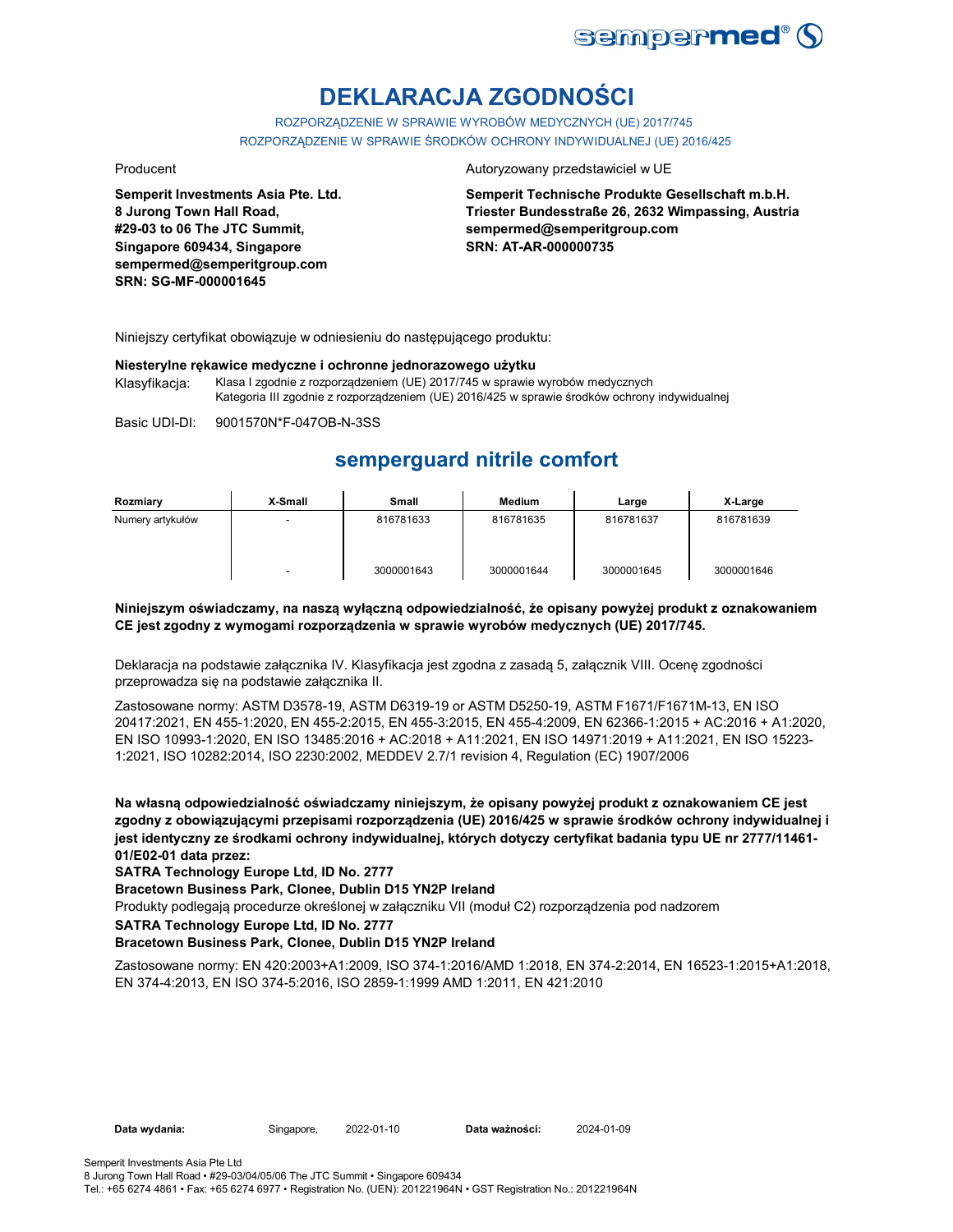

## **DECLARAȚIE DE CONFORMITATE**

REGULAMENTULUI PRIVIND PRODUSELE MEDICALE (EU) 2017/745 REGULAMENTULUI (EU) 2016/425 PENTRU ECHIPAMENTUL PERSONAL DE PROTECȚIE

**Semperit Investments Asia Pte. Ltd. 8 Jurong Town Hall Road, #29-03 to 06 The JTC Summit, Singapore 609434, Singapore sempermed@semperitgroup.com SRN: SG-MF-000001645**

Producător **Producător** Persoană împuternicită EU

**Semperit Technische Produkte Gesellschaft m.b.H. Triester Bundesstraße 26, 2632 Wimpassing, Austria sempermed@semperitgroup.com SRN: AT-AR-000000735**

Acest certificat este valabil pentru următoarele produse:

## **Mânușă de consult și de protecție nesterilă de unică folosință**

clasificare: Clasa I conform règlementi privind produsele medicale (EU) 2017/745 Categoria III conform ordonanței EPP (EU) 2016/425

Basic UDI-DI: 9001570N\*F-047OB-N-3SS

## **semperguard nitrile comfort**

| mărimi               | X-Small | <b>Small</b> | <b>Medium</b> | Large      | X-Large    |
|----------------------|---------|--------------|---------------|------------|------------|
| Numerele de articole | -       | 816781633    | 816781635     | 816781637  | 816781639  |
|                      | ۰       | 3000001643   | 3000001644    | 3000001645 | 3000001646 |

## **Prin prezenta confirmăm preluând toată responsabilitatea că produsele marcate CE corespund cerințelor din Regulamentului privind produsele medicale (EU) 2017/745 .**

Declarație bazată pe anexa IV. Clasificare în conformitate cu regula 5, anexa VIII. Evaluarea conformității se bazează pe anexa II.

Normele aplicate: ASTM D3578-19, ASTM D6319-19 or ASTM D5250-19, ASTM F1671/F1671M-13, EN ISO 20417:2021, EN 455-1:2020, EN 455-2:2015, EN 455-3:2015, EN 455-4:2009, EN 62366-1:2015 + AC:2016 + A1:2020, EN ISO 10993-1:2020, EN ISO 13485:2016 + AC:2018 + A11:2021, EN ISO 14971:2019 + A11:2021, EN ISO 15223-1:2021, ISO 10282:2014, ISO 2230:2002, MEDDEV 2.7/1 revision 4, Regulation (EC) 1907/2006

**Prin prezenta confirmăm preluând toată responsabilitatea că produsele marcate CE indicate mai sus corespund cerințelor de bază (EU) 2016/425 pentru echipamente personale de protecție și acestea sunt obiectul certificării de tip CE nr. 2777/11461-01/E02-01 eliberat prin:**

## **SATRA Technology Europe Ltd, ID No. 2777**

**Bracetown Business Park, Clonee, Dublin D15 YN2P Ireland**

Produsele sunt obiectul procedurii conform anexei VII (modulul C2) sub supravegherea

**SATRA Technology Europe Ltd, ID No. 2777**

## **Bracetown Business Park, Clonee, Dublin D15 YN2P Ireland**

Normele aplicate: EN 420:2003+A1:2009, ISO 374-1:2016/AMD 1:2018, EN 374-2:2014, EN 16523-1:2015+A1:2018, EN 374- 4:2013, EN ISO 374-5:2016, ISO 2859-1:1999 AMD 1:2011, EN 421:2010

|  | Eliberat la data de: |  |
|--|----------------------|--|
|--|----------------------|--|

**Eliberat la data de:** Singapore, 2022-01-10 **Valabil până în:** 2024-01-09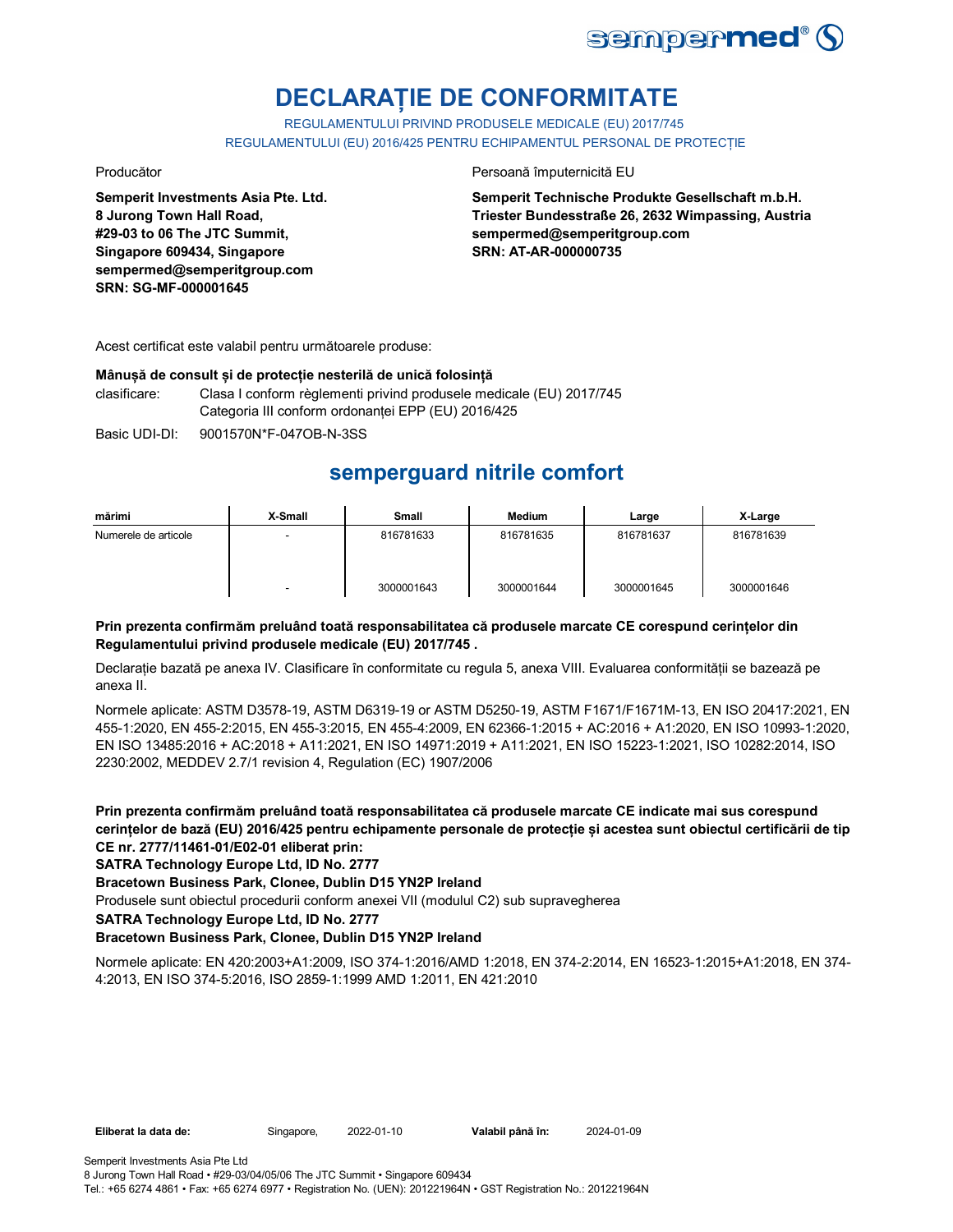

## **ΔΗΛΩΣΗ ΣΥΜΜΟΡΦΩΣΗΣ**

ΚΑΝΟΝΙΣΜΟΣ (EE) 2017/745 ΠΕΡΙ ΙΑΤΡΟΤΕΧΝΟΛΟΓΙΚΩΝ ΠΡΟΪΟΝΤΩΝ ΚΑΝΟΝΙΣΜΟΣ (ΕΕ) 2016/425 ΠΕΡΙ ΜΕΣΩΝ ΑΤΟΜΙΚΗΣ ΠΡΟΣΤΑΣΙΑΣ

**Semperit Investments Asia Pte. Ltd. 8 Jurong Town Hall Road, #29-03 to 06 The JTC Summit, Singapore 609434, Singapore sempermed@semperitgroup.com SRN: SG-MF-000001645**

### Κατασκευαστής Εξουσιοδοτημένος αντιπρόσωπος στην ΕΕ

**Semperit Technische Produkte Gesellschaft m.b.H. Triester Bundesstraße 26, 2632 Wimpassing, Austria sempermed@semperitgroup.com SRN: AT-AR-000000735**

Το παρόν πιστοποιητικό ισχύει για τα ακόλουθα προϊόντα:

## **Μη αποστειρωμένο γάντι εξέτασης και προστατευτικό γάντι μιας χρήσης**

Ταξινόμηση: Κατηγορία I σύμφωνα με την Κανονισμό (EU) 2017/745 περί ιατροτεχνολογικών προϊόντων Κατηγορία II σύμφωνα με τον Κανονισμό (ΕΕ) 2016/425 περί ΜΑΠ

Basic UDI-DI: 9001570N\*F-047OB-N-3SS

## **semperguard nitrile comfort**

| Μεγέθη            | X-Small | <b>Small</b> | <b>Medium</b> | Large      | X-Large    |
|-------------------|---------|--------------|---------------|------------|------------|
| Αριθμοί προϊόντος |         | 816781633    | 816781635     | 816781637  | 816781639  |
|                   |         | 3000001643   | 3000001644    | 3000001645 | 3000001646 |

## **Δια του παρόντος βεβαιώνουμε υπεύθυνα ότι τα προϊόντα με σήμανση CE ικανοποιούν τις απαιτήσεις της Κανονισμός (EU) 2017/745 περί ιατροτεχνολογικών προϊόντων.**

Δήλωση με βάση το παράρτημα IV. Ταξινόμηση σύμφωνα με τον κανόνα 5, παράρτημα VIII. Η αξιολόγηση της συμμόρφωσης βασίζεται στο παράρτημα II.

Εφαρμοζόμενα πρότυπα: ASTM D3578-19, ASTM D6319-19 or ASTM D5250-19, ASTM F1671/F1671M-13, EN ISO 20417:2021, EN 455-1:2020, EN 455-2:2015, EN 455-3:2015, EN 455-4:2009, EN 62366-1:2015 + AC:2016 + A1:2020, EN ISO 10993-1:2020, EN ISO 13485:2016 + AC:2018 + A11:2021, EN ISO 14971:2019 + A11:2021, EN ISO 15223- 1:2021, ISO 10282:2014, ISO 2230:2002, MEDDEV 2.7/1 revision 4, Regulation (EC) 1907/2006

**Δια του παρόντος βεβαιώνουμε υπεύθυνα ότι τα ανωτέρω προϊόντα με σήμανση CE ικανοποιούν τις εφαρμοστέες διατάξεις του Κανονισμού (ΕΕ) 2016/425 περί μέσων ατομικής προστασίας και αποτελούν αντικείμενο του πιστοποιητικού εξέτασης τύπου ΕΕ με αρ. 2777/11461-01/E02-01 εκδόθηκε :**

## **SATRA Technology Europe Ltd, ID No. 2777**

## **Bracetown Business Park, Clonee, Dublin D15 YN2P Ireland**

Τα προϊόντα αποτελούν αντικείμενο της μεθόδου που ορίζεται στο Παράρτημα VII (ενότητα C2) του Κανονισμού υπό την επιτήρηση

## **SATRA Technology Europe Ltd, ID No. 2777**

## **Bracetown Business Park, Clonee, Dublin D15 YN2P Ireland**

Εφαρμοζόμενα πρότυπα: EN 420:2003+A1:2009, ISO 374-1:2016/AMD 1:2018, EN 374-2:2014, EN 16523- 1:2015+A1:2018, EN 374-4:2013, EN ISO 374-5:2016, ISO 2859-1:1999 AMD 1:2011, EN 421:2010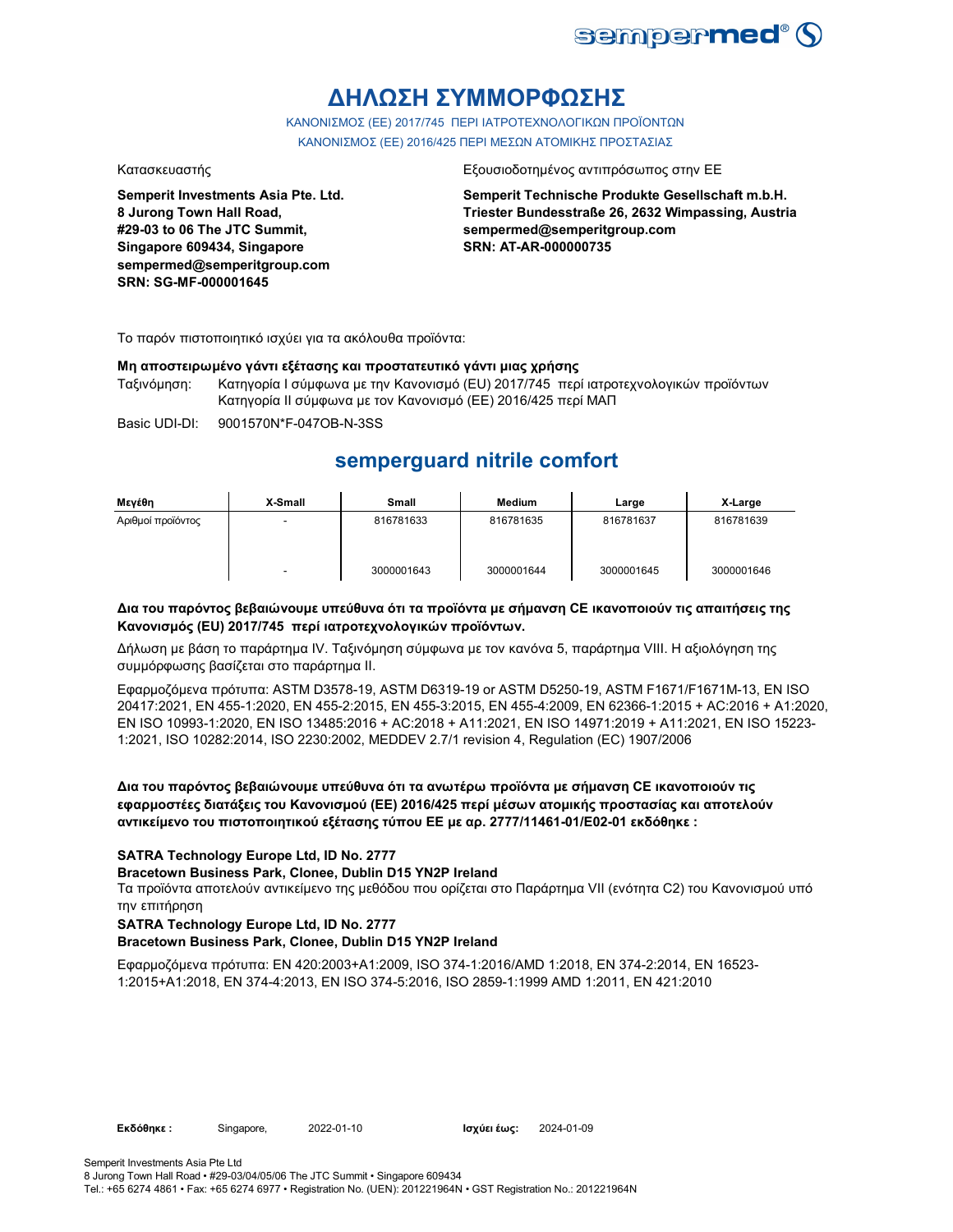

## **ДЕКЛАРАЦИЯ ЗА СЪВМЕСТИМОСТ НА**

РЕГЛАМЕНТ ЗА МЕДИЦИНСКИТЕ ПРОДУКТИ (EU) 2017/745 РЕГЛАМЕНТ (EU) 2016/425 ЗА ЛИЧНИТЕ ПРЕДПАЗНИ СРЕДСТВА

**Semperit Investments Asia Pte. Ltd. 8 Jurong Town Hall Road, #29-03 to 06 The JTC Summit, Singapore 609434, Singapore sempermed@semperitgroup.com SRN: SG-MF-000001645**

Производител Упълномощен представител в ЕС

**Semperit Technische Produkte Gesellschaft m.b.H. Triester Bundesstraße 26, 2632 Wimpassing, Austria sempermed@semperitgroup.com SRN: AT-AR-000000735**

Настоящият сертификат важи за следните продукти:

**Нестерилна ръкавица за преглед и предпазна ръкавици за еднократна употреба**

Класификация: Клас I съгл. Регламент за медицинските продукти (EU) 2017/745

Категория III съгл. Регламент за ЛПС (EU) 2016/425

Basic UDI-DI: 9001570N\*F-047OB-N-3SS

## **semperguard nitrile comfort**

| Размери              | X-Small | Small      | <b>Medium</b> | Large      | X-Large    |
|----------------------|---------|------------|---------------|------------|------------|
| Номера на артикулите | -       | 816781633  | 816781635     | 816781637  | 816781639  |
|                      | -       | 3000001643 | 3000001644    | 3000001645 | 3000001646 |

## **С настоящето потвърждаваме при самостоятелна отговорност, че продуктите с маркировка СЕ съответстват на изисквания от Регламент за медицинските продукти (EU) 2017/745.**

Декларация въз основа на приложение IV. Класификация съгласно правило 5, приложение VIII. Оценката на съответствието се основава на приложение II.

Приложими норми: ASTM D3578-19, ASTM D6319-19 or ASTM D5250-19, ASTM F1671/F1671M-13, EN ISO 20417:2021, EN 455-1:2020, EN 455-2:2015, EN 455-3:2015, EN 455-4:2009, EN 62366-1:2015 + AC:2016 + A1:2020, EN ISO 10993- 1:2020, EN ISO 13485:2016 + AC:2018 + A11:2021, EN ISO 14971:2019 + A11:2021, EN ISO 15223-1:2021, ISO 10282:2014, ISO 2230:2002, MEDDEV 2.7/1 revision 4, Regulation (EC) 1907/2006

**С настоящето потвърждаваме при самостоятелна отговорност, че горепосочените продукти с маркировка СЕ съответстват на съществените разпоредби на Регламент (EU) 2016/425 за личните предпазни средства и са предмет на сертификата на ЕС за изследване на типа Nr. 2777/11461-01/E02-01 издадено чрез:**

## **SATRA Technology Europe Ltd, ID No. 2777**

**Bracetown Business Park, Clonee, Dublin D15 YN2P Ireland**

Продуктите са предмет на процедурата съгл. Анекс VII (Модул С2) от Регламента под надзора на

**SATRA Technology Europe Ltd, ID No. 2777**

## **Bracetown Business Park, Clonee, Dublin D15 YN2P Ireland**

Приложими норми: EN 420:2003+A1:2009, ISO 374-1:2016/AMD 1:2018, EN 374-2:2014, EN 16523-1:2015+A1:2018, EN 374-4:2013, EN ISO 374-5:2016, ISO 2859-1:1999 AMD 1:2011, EN 421:2010

**Издадено на:** Singapore, 2022-01-10 **Важи до:** 2024-01-09